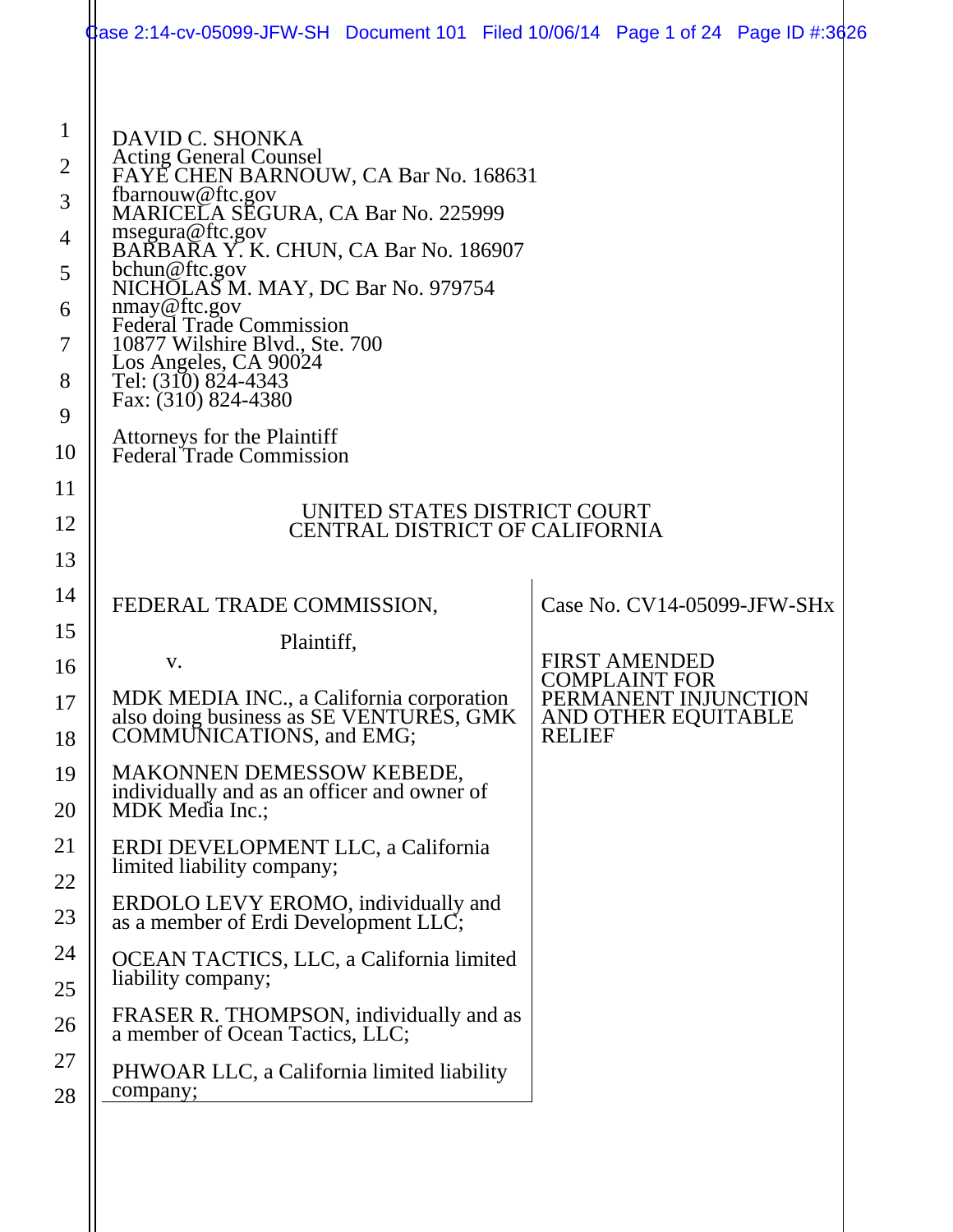|                                | Case 2:14-cv-05099-JFW-SH Document 101 Filed 10/06/14 Page 2 of 24 Page ID #:3627                                      |  |  |
|--------------------------------|------------------------------------------------------------------------------------------------------------------------|--|--|
|                                |                                                                                                                        |  |  |
| $\mathbf{1}$<br>$\overline{2}$ | DARCY MICHAEL WEDD, individually and<br>as a member of Phwoar LLC;                                                     |  |  |
| 3                              | CONCISE CONSULTING, INC., a California<br>corporation;                                                                 |  |  |
| 4<br>5                         | MMJX CONSULTING, INC., a Texas<br>corporation;                                                                         |  |  |
| 6<br>7                         | MICHAEL PETER PAJACZKOWSKI,<br>individually and as an owner of Concise<br>Consulting, Inc., and MMJX Consulting, Inc.; |  |  |
| 8<br>9                         | TENDENCI MEDIA LLC, a California<br>limited liability company;                                                         |  |  |
| 10                             | SARAH ANN BREKKE, individually and as a<br>member of Tendenci Media LLC;                                               |  |  |
| 11<br>12                       | MINDKONTROL INDUSTRIES LLC, a<br>California limited liability company;                                                 |  |  |
| 13<br>14                       | CHRISTOPHER THOMAS DENOVELLIS,<br>individually and as a member of Mindkontrol<br>Industries LLC;                       |  |  |
| 15                             | ANACAPA MEDIA LLC, a California limited<br>liability company;                                                          |  |  |
| 16<br>17                       | WAYNE CALVIN BYRD II, individually and<br>as a member of Anacapa Media LLC;                                            |  |  |
| 18                             | BEAR COMMUNICATIONS LLC, a<br>California limited liability company;                                                    |  |  |
| 19<br>20                       | <b>JAMES MATTHEW DAWSON, individually</b><br>and as a member of Bear Communications<br>LLC;                            |  |  |
| 21<br>22                       | NETWORK ONE COMMERCE INC., a<br>Nevada corporation; and                                                                |  |  |
| 23<br>24                       | CASEY LEE ADKISSON, individually and as<br>an officer and owner of Network One<br>Commerce Inc.,                       |  |  |
| 25                             | Defendants.                                                                                                            |  |  |
| 26<br>27                       |                                                                                                                        |  |  |
| 28                             |                                                                                                                        |  |  |
|                                |                                                                                                                        |  |  |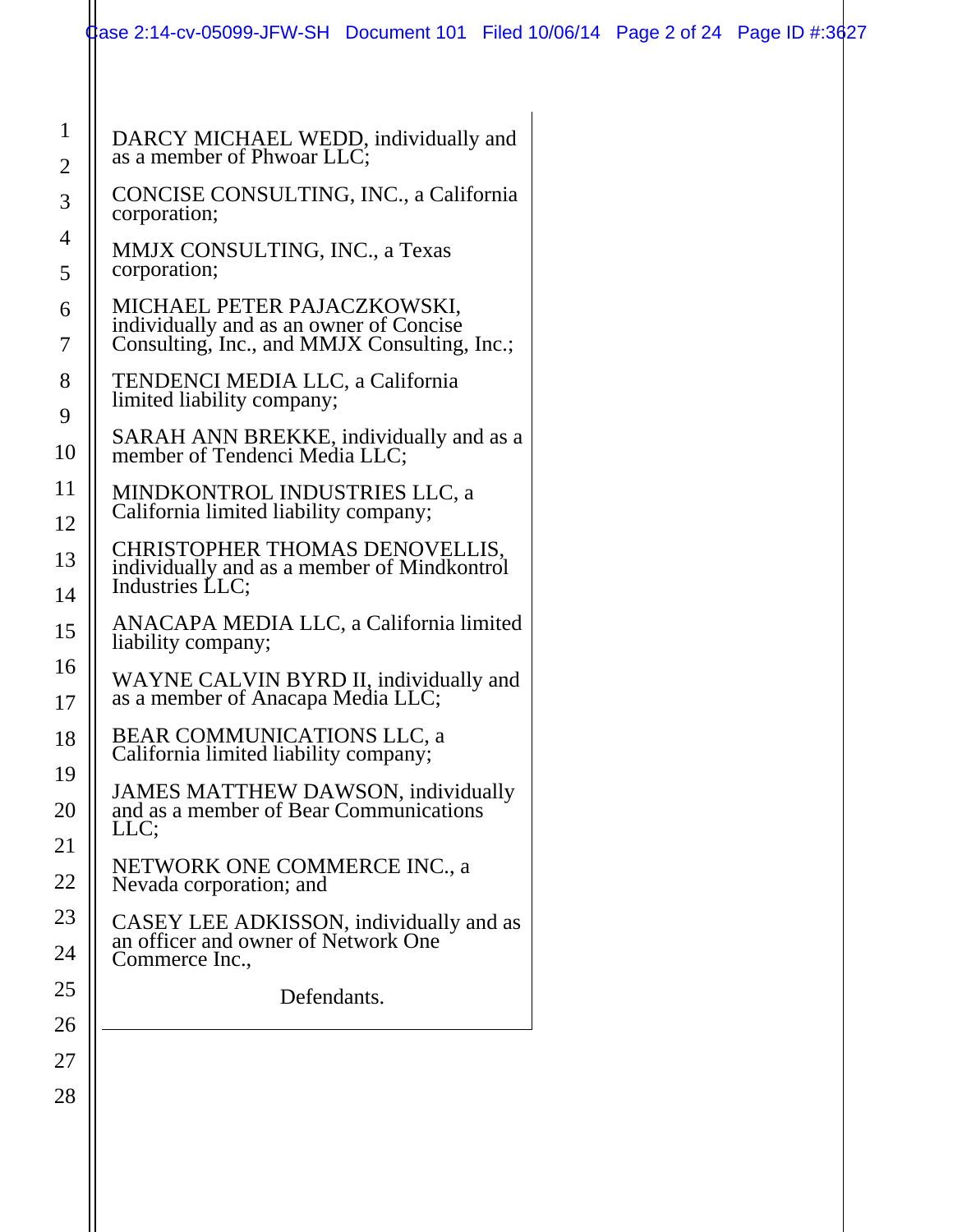Plaintiff, the **Federal Trade Commission** ("FTC"), for its First Amended Complaint alleges:

1. The FTC brings this action under Section 13(b) of the Federal Trade Commission Act ("FTC Act"), 15 U.S.C. § 53(b), to obtain temporary, preliminary, and permanent injunctive relief, rescission or reformation of contracts, restitution, the refund of monies paid, disgorgement of ill-gotten monies, and other equitable relief for Defendants' acts or practices in violation of Section 5(a) of the FTC Act, 15 U.S.C. § 45(a). As explained herein, Defendants have engaged in a widespread scheme to place unauthorized third-party charges on consumers' mobile phone bills, a harmful and illegal practice known as "cramming."

#### **JURISDICTION AND VENUE**

2. This Court has subject matter jurisdiction pursuant to 28 U.S.C. §§ 1331, 1337(a), and 1345, and 15 U.S.C. §§ 45(a) and 53(b).

3. Venue is proper in this district under 28 U.S.C. § 1391(b)(2), (c)(1) and (2), and (d), and 15 U.S.C. § 53(b).

#### **PLAINTIFF**

4. The FTC is an independent agency of the United States Government created by statute. 15 U.S.C. §§ 41-58. The FTC enforces Section 5(a) of the FTC Act, 15 U.S.C. § 45(a), which prohibits unfair or deceptive acts or practices in or affecting commerce.

5. The FTC is authorized to initiate federal district court proceedings, by its own attorneys, to enjoin violations of the FTC Act and to secure such equitable relief as may be appropriate in each case, including rescission or reformation of contracts, restitution, the refund of monies paid, and the disgorgement of ill-gotten monies. 15 U.S.C. §§ 53(b) and 56(a)(2)(A).

#### **DEFENDANTS**

6. Defendant **MDK Media Inc.** ("MDK") is a California corporation with its principal place of business in Gardena, California. It also does business as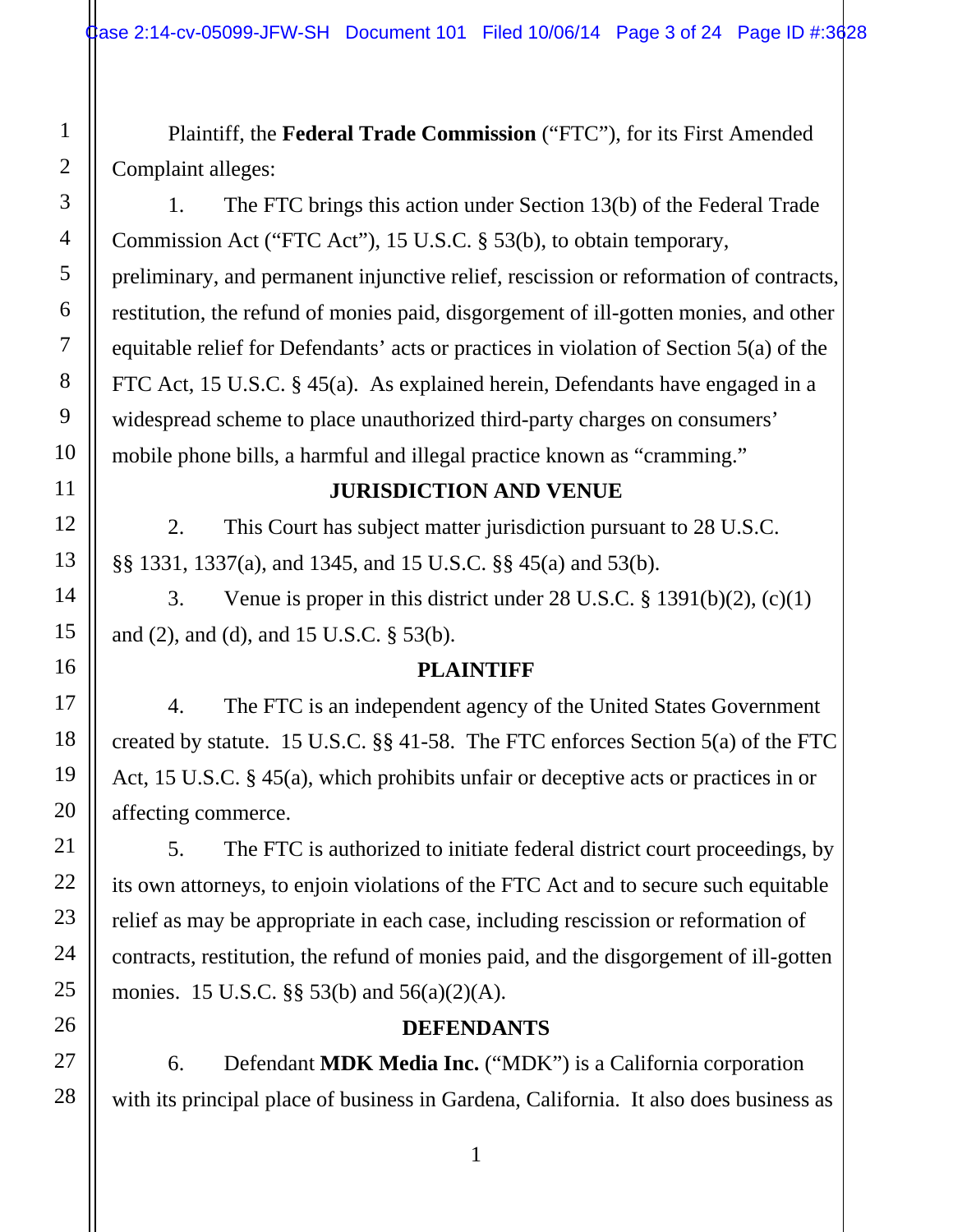"SE Ventures," "GMK Communications," and "EMG." MDK transacts or has transacted business in this District and throughout the United States.

7. Defendant **Makonnen Demessow Kebede** ("Kebede") is the sole owner and officer of MDK. At all times material to this complaint, acting alone or in concert with others, Kebede formulated, directed, controlled, had the authority to control, or participated in the acts and practices of MDK, Tendenci, Mindkontrol, Anacapa, Bear, and Network One, as set forth in this Complaint. Kebede resides in this District and, in connection with the matters alleged herein, transacts or has transacted business in this District and throughout the United States.

8. Defendant **Erdi Development LLC** ("Erdi Development") is a California limited liability company with its principal place of business in Los Angeles, California. Erdi Development transacts or has transacted business in this District and throughout the United States.

9. Defendant **Erdolo Levy Eromo** ("Eromo") is the owner and sole member of Erdi Development. At all times material to this complaint, acting alone or in concert with others, Eromo formulated, directed, controlled, had the authority to control, or participated in the acts and practices of Erdi Development, MDK, Tendenci, Mindkontrol, Anacapa, Bear, and Network One, as set forth in this Complaint. Defendant Eromo resides in this District and, in connection with the matters alleged herein, transacts or has transacted business in this District and throughout the United States.

10. Defendant **Ocean Tactics, LLC** ("Ocean Tactics") is a California limited liability company with its principal place of business in Pacific Palisades, California. Ocean Tactics transacts or has transacted business in this District and throughout the United States.

11. Defendant **Fraser R. Thompson** ("Thompson") is the owner and sole member of Ocean Tactics. At all times material to this complaint, acting alone or

28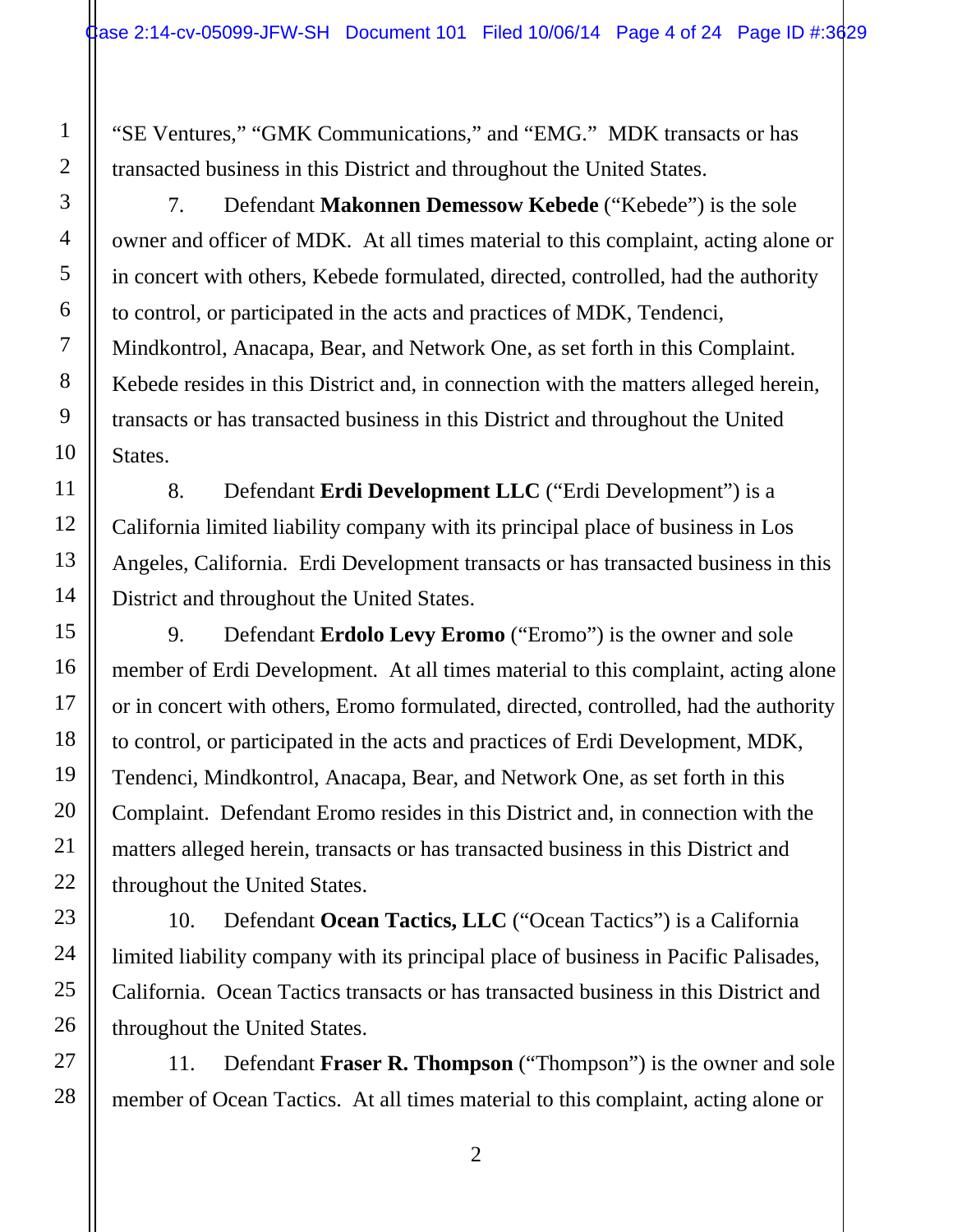in concert with others, Thompson formulated, directed, controlled, had the authority to control, or participated in the acts and practices of Ocean Tactics, MDK, Tendenci, Mindkontrol, Anacapa, Bear, and Network One, as set forth in this Complaint. Defendant Thompson resides in this District and, in connection with the matters alleged herein, transacts or has transacted business in this District and throughout the United States.

12. Defendant **Phwoar LLC** ("Phwoar") is a California limited liability company with its principal place of business in Los Angeles, California. Phwoar transacts or has transacted business in this District and throughout the United States.

13. Defendant **Darcy Michael Wedd** ("Wedd") is an owner and/or member of Phwoar. At all times material to this complaint, acting alone or in concert with others, Wedd formulated, directed, controlled, had the authority to control, or participated in the acts and practices of Phwoar, MDK, Tendenci, Mindkontrol, Anacapa, Bear, and Network One, as set forth in this Complaint. Defendant Wedd resides in this District and, in connection with the matters alleged herein, transacts or has transacted business in this District and throughout the United States.

14. Defendant **Concise Consulting, Inc.** ("Concise Consulting") is a California corporation with its principal place of business in Los Angeles, California. Concise Consulting transacts or has transacted business in this District and throughout the United States.

15. Defendant **MMJX Consulting, Inc.** ("MMJX") is a Texas corporation with its principal place of business in Plano, Texas. MMJX transacts or has transacted business in this District and throughout the United States.

16. Defendant **Michael Peter Pajaczkowski** ("Pajaczkowski") is an owner and/or officer of Concise Consulting and MMJX. At all times material to this complaint, acting alone or in concert with others, Pajaczkowski formulated,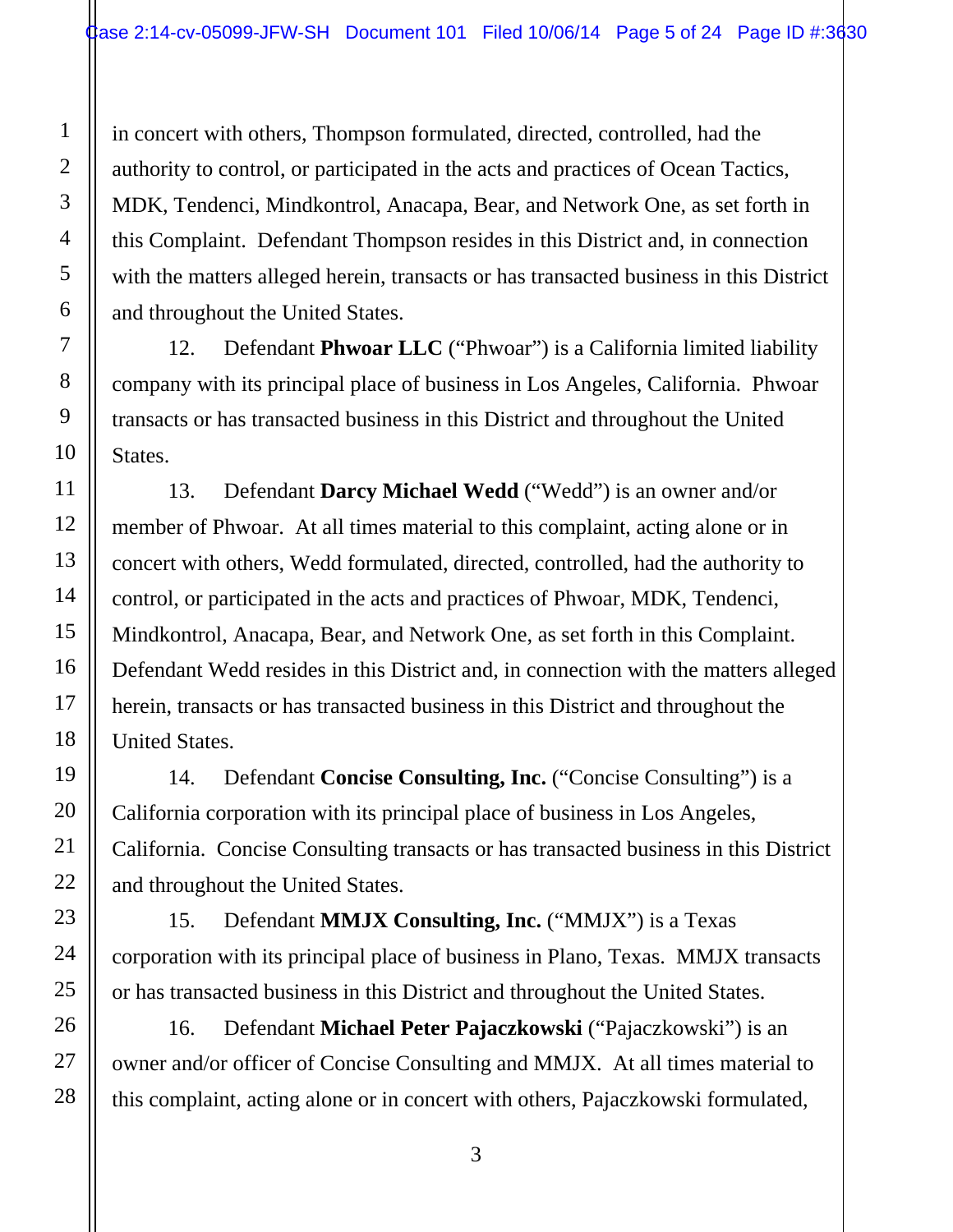directed, controlled, had the authority to control, or participated in the acts and practices of Concise Consulting, MMJX, MDK, Tendenci, Mindkontrol, Anacapa, Bear, and Network One, as set forth in this Complaint. Defendant Pajaczkowski, in connection with the matters alleged herein, transacts or has transacted business in this District and throughout the United States.

17. Defendant **Tendenci Media LLC** ("Tendenci") is a California limited liability company with its principal place of business in Los Angeles, California. Tendenci transacts or has transacted business in this District and throughout the United States.

18. Defendant **Sarah Ann Brekke** ("Brekke") is the owner and sole member of Tendenci. At all times material to this complaint, acting alone or in concert with others, Brekke formulated, directed, controlled, had the authority to control, or participated in the acts and practices of Tendenci. Defendant Brekke resides in this District and, in connection with the matters alleged herein, transacts or has transacted business in this District and throughout the United States.

19. Defendant **Mindkontrol Industries LLC** ("Mindkontrol") is a California limited liability company with its principal place of business in San Francisco, California. Mindkontrol transacts or has transacted business in this District and throughout the United States.

20. Defendant **Christopher Thomas DeNovellis** ("DeNovellis") is the owner and sole member of Mindkontrol. At all times material to this complaint, acting alone or in concert with others, DeNovellis formulated, directed, controlled, had the authority to control, or participated in the acts and practices of Mindkontrol. DeNovellis resides in the Northern District of California, and, in connection with the matters alleged herein, transacts or has transacted business in this District and throughout the United States.

21. Defendant **Anacapa Media LLC** ("Anacapa") is a California limited liability company with its principal place of business in Los Angeles, California.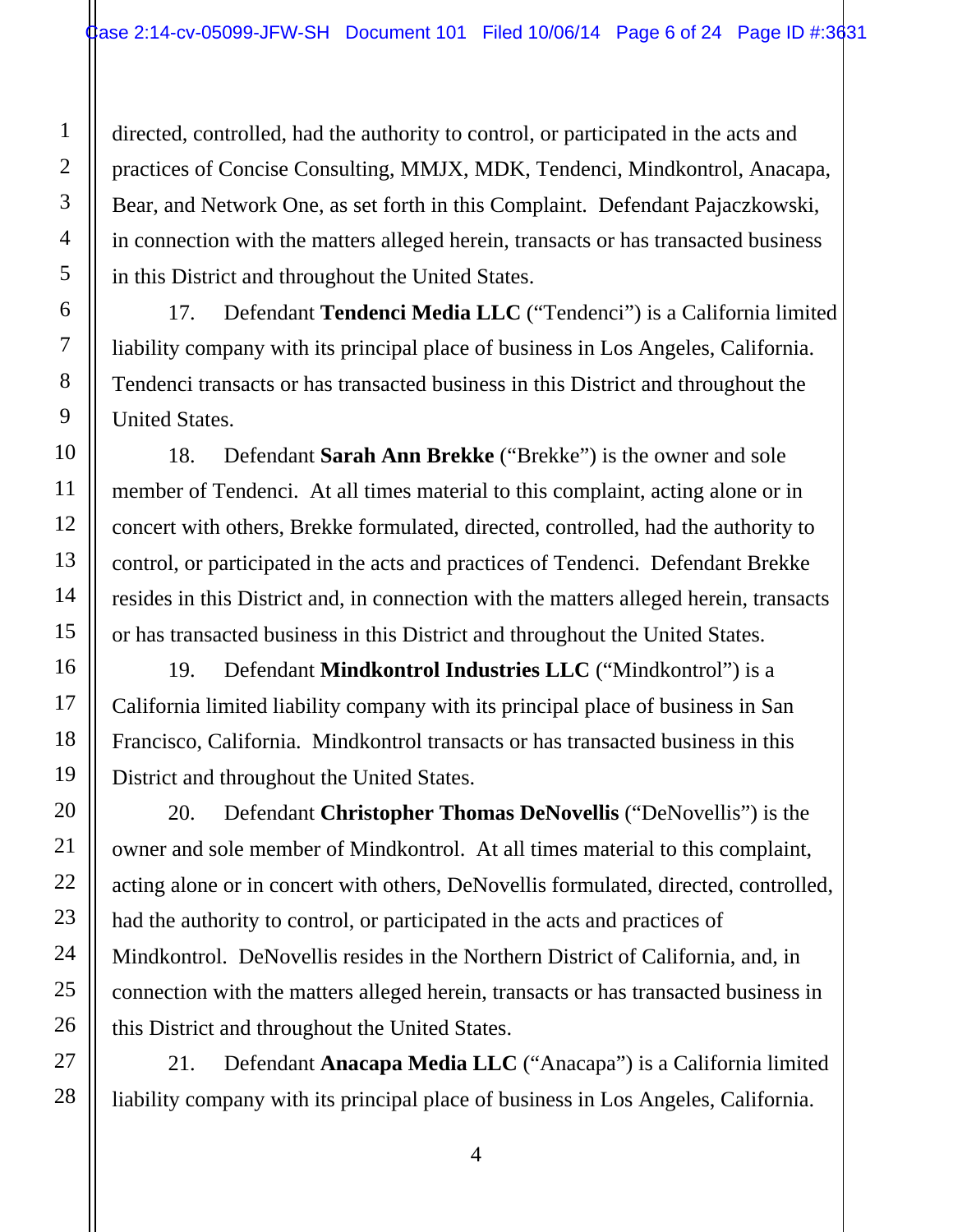Anacapa transacts or has transacted business in this District and throughout the United States.

22. Defendant **Wayne Calvin Byrd II** ("Byrd") is the owner and sole member of Anacapa. At all times material to this complaint, acting alone or in concert with others, Byrd formulated, directed, controlled, had the authority to control, or participated in the acts and practices of Anacapa and Tendenci. Defendant Byrd resides in this District and, in connection with the matters alleged herein, transacts or has transacted business in this District and throughout the United States.

23. Defendant **Bear Communications LLC** ("Bear") is a California limited liability company with its principal place of business in Los Angeles, California. Bear transacts or has transacted business in this District and throughout the United States.

24. Defendant **James Matthew Dawson** ("Dawson") is the owner and sole member of Bear. At all times material to this complaint, acting alone or in concert with others, Dawson formulated, directed, controlled, had the authority to control, or participated in the acts and practices of Bear. Dawson resides in this District and, in connection with the matters alleged herein, transacts or has transacted business in this District and throughout the United States.

25. Defendant **Network One Commerce Inc.** ("Network One") is a Nevada corporation with its principal place of business in San Diego, California. Network One transacts or has transacted business in this District and throughout the United States.

26. Defendant **Casey Lee Adkisson** ("Adkisson") is the sole owner and officer of Network One. At all times material to this complaint, acting alone or in concert with others, Adkisson formulated, directed, controlled, had the authority to control, or participated in the acts and practices of Network One and Tendenci. Adkisson resides in this District and, in connection with the matters alleged herein,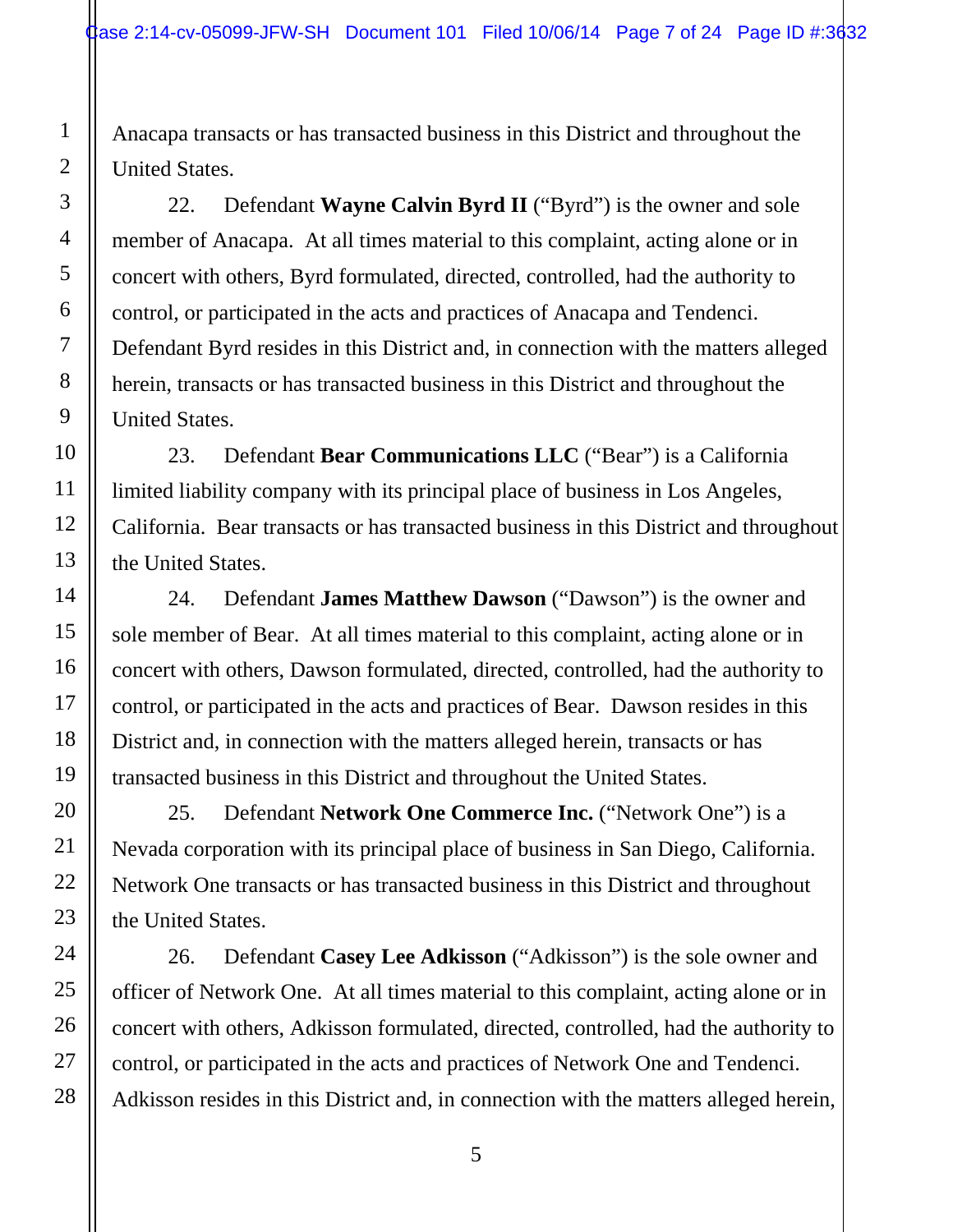transacts or has transacted business in this District and throughout the United States.

#### **COMMON ENTERPRISE**

27. At all times material to this Complaint, Defendants Erdi Development, MDK, Tendenci, and Anacapa (the "Common Enterprise Defendants") have operated as a common enterprise while engaging in the unlawful acts and practices alleged herein. The Common Enterprise Defendants have conducted the business practices described herein through interrelated companies that have common ownership, managers, business functions, employees, and office locations, and that commingled funds. Because the Common Enterprise Defendants have operated as a common enterprise, each of them is jointly and severally liable for the acts and practices alleged herein. Individual Defendant Eromo has formulated, directed, controlled, had the authority to control, or participated in the acts and practices of the Common Enterprise Defendants.

### **COMMERCE**

28. At all times material to this Complaint, Defendants have maintained a substantial course of trade in or affecting commerce, as "commerce" is defined in Section 4 of the FTC Act, 15 U.S.C. § 44.

### **DEFENDANTS' ACTIVITIES**

29. Since at least 2012, Defendants Eromo, Wedd, Thompson, and Pajaczkowski, individually and through the corporate entities Erdi Development, Phwoar, Ocean Tactics, Concise Consulting, and MMJX (the "Control Defendants") have engaged in a scam in which they, with Defendants MDK, Tendenci, Mindkontrol, Anacapa, Bear, Network One, and their principals Kebede, Brekke, DeNovellis, Byrd, Dawson, and Adkisson (the "Content Provider Defendants") have "crammed" unauthorized charges onto consumers' mobile phone bills. Many consumers have paid their mobile phone bills without ever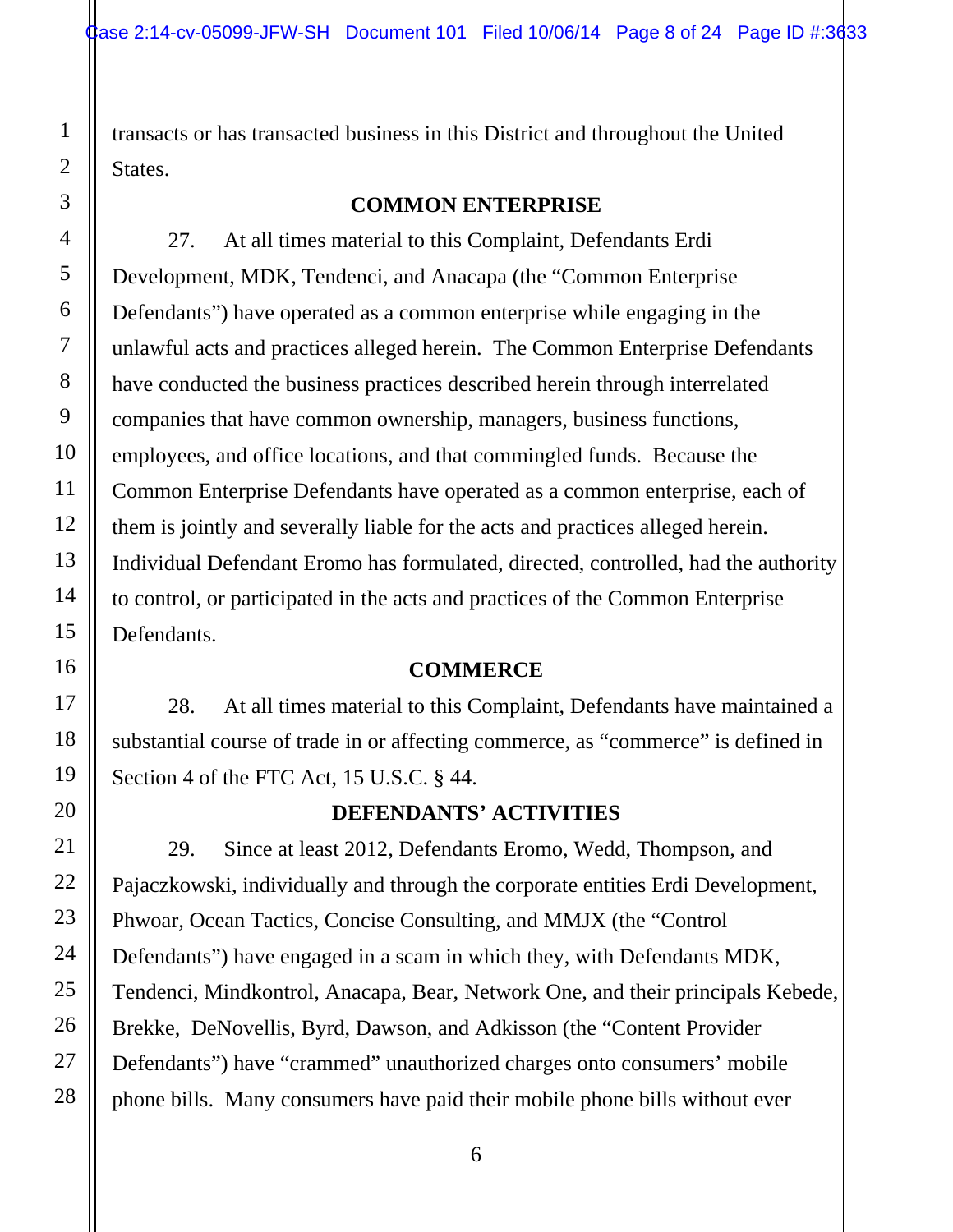noticing these charges; others have paid and then unsuccessfully disputed the thirdparty charges without obtaining a refund; still others have disputed the charges and succeeded in having them removed only after substantial effort. The Control Defendants and Content Provider Defendants (collectively, "Defendants") have been substantially and unjustly enriched by engaging in these deceptive and unfair acts and practices.

#### **The Placement of Third-Party Charges on Mobile Phone Bills**

30. Text messages that are sent as "Premium SMS" texts are billed to the recipient at a higher rate than the standard text message charge (also known as "Short Message Service" or "SMS") and/or are sent as part of a subscription to a service for which there is a recurring monthly charge. A number of wireless phone carriers have allowed third-party merchants, called "content providers," to use the carriers' Premium SMS text message and billing infrastructures to deliver digital goods or services (e.g., daily horoscopes or romance tips) to their customers' mobile phones, and to collect payment for these goods and services through their customers' mobile phone bills.

31. To access a wireless phone carrier's Premium SMS text message and billing infrastructure, a content provider must first obtain authorization from the wireless phone carrier to bill consumers for a specific good or service (often referred to as a "program") under a five- or six-digit number called a "short code." Taken together, the short code and program are referred to as the content provider's "short code campaign." The wireless phone carrier allows content providers to bill consumers on its Premium SMS billing platform through these short code campaigns. This arrangement is facilitated through a third-party intermediary known as an "aggregator."

32. Even under standard industry practice, a content provider must at a minimum show that the consumer has taken two affirmative steps to confirm the consumer's intention to purchase the content provider's digital good or service, a

1

2

3

4

5

6

7

8

9

10

11

12

13

14

15

16

17

18

19

20

21

22

23

24

25

26

27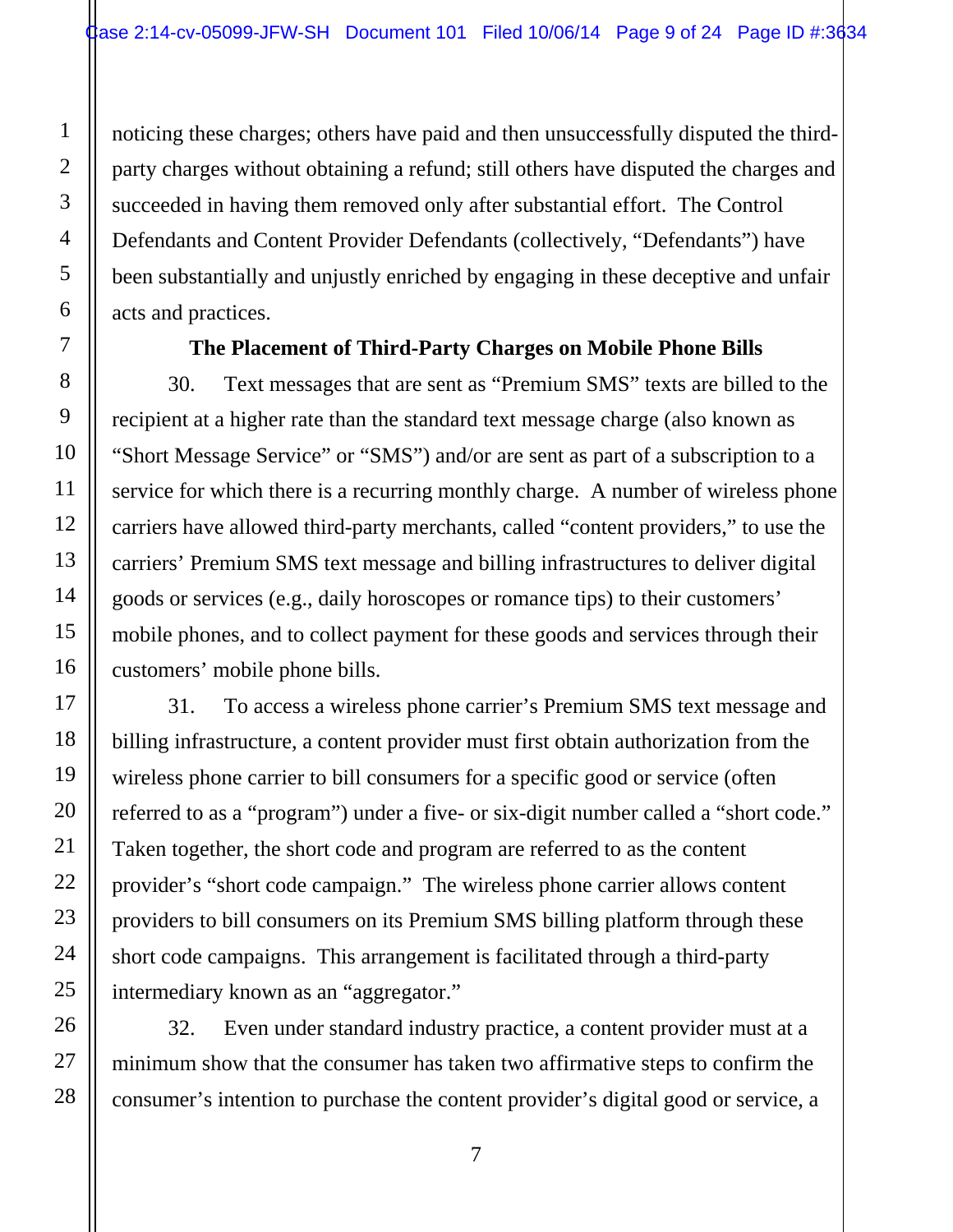practice known as "double opt-in" verification, as evidence of consent to be billed. For example, a consumer who visits a content provider's web page advertisement and wants to subscribe to the content provider's program may initiate the subscription process by entering his or her mobile phone number on that web page advertisement. The content provider then sends to the consumer's mobile phone a text message which includes a description of the good or service, a four-digit personal identification number, and instructions how to complete the opt-in process. The second opt-in step occurs when the consumer enters the personal identification number back into the same website to confirm his or her intent to subscribe to the content provider's program. This second opt-in step activates the consumer's subscription. The content provider then sends a text message to the consumer to confirm the subscription activation.

33. The content provider sends to the aggregator the mobile phone numbers that it has authorization to bill. The aggregator then determines which wireless carrier is associated with each consumer's mobile phone number and submits the Premium SMS charges to the appropriate wireless phone carrier for placement on the consumer's mobile phone bill. The consumer pays the wireless phone carrier for the Premium SMS charges as part of his or her overall mobile phone bill. The wireless phone carrier sends a portion of this money (net of its fees and any refunds the carrier has made to consumers) to the aggregator. The aggregator then transmits a portion of the money (net of its fees and any refunds the aggregator has made to consumers) to the content provider.

# **Defendants' Cramming of Unauthorized Charges onto Consumers' Mobile Phone Bills**

34. The programs that Defendants purportedly sell to consumers consist of subscriptions for periodic text messages sent to consumers' mobile phones that contain entertainment texts such as short celebrity gossip alerts, "fun facts," and horoscopes. Each of Defendants' subscriptions typically costs \$9.99 or \$14.99 per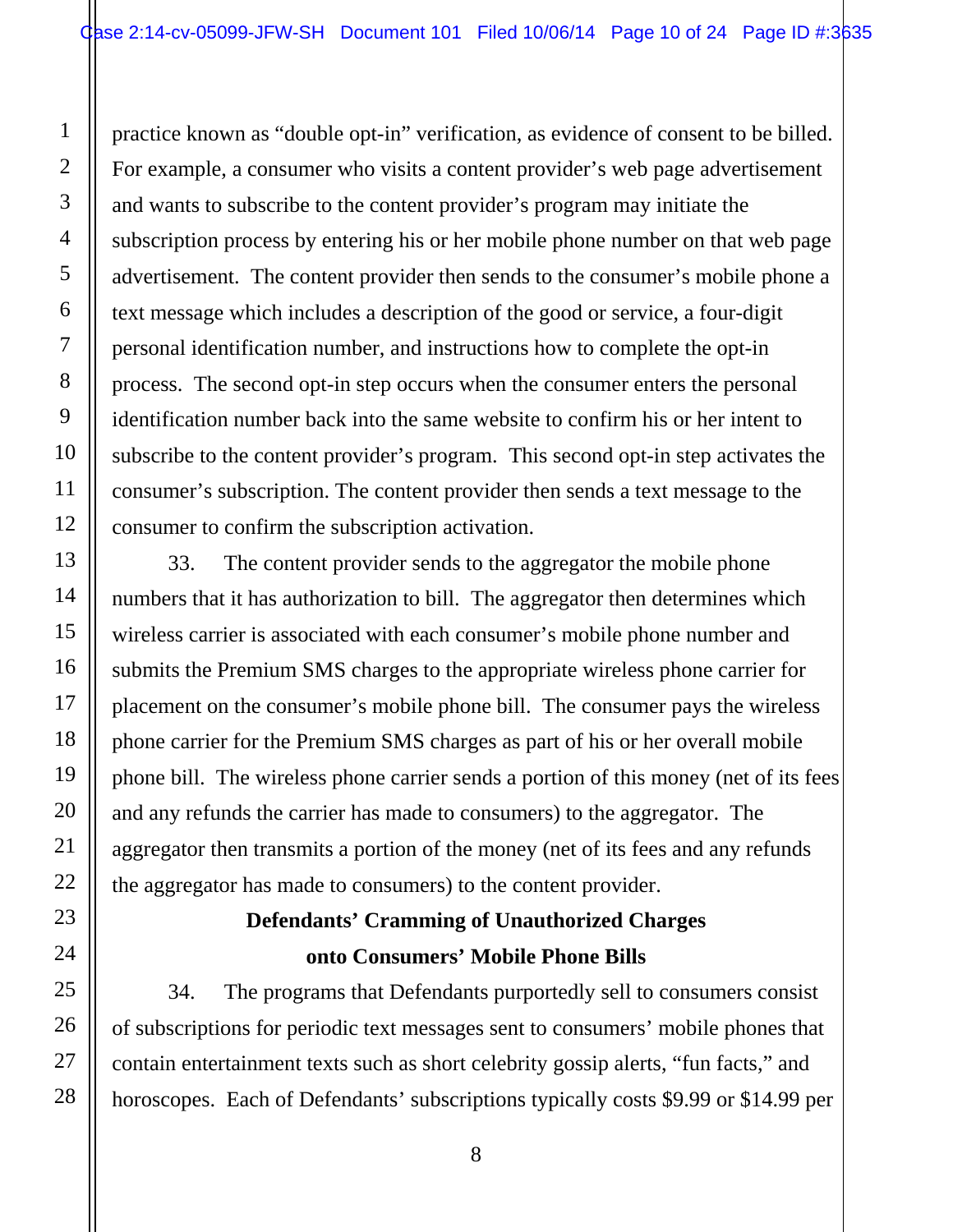month and is set to renew automatically every month. Defendants have billed consumers for these programs on the Premium SMS billing platforms of a number of wireless phone carriers.

35. Unlike legitimate content providers, Defendants have placed charges for these services on consumers' mobile phone bills without obtaining the consumers' informed consent.

36. Defendants cram charges on consumers' mobile phone bills in at least two ways. For some consumers, Defendants obtain consumers' mobile phone numbers through deceptive website offers that lead consumers to believe they are entering their mobile phone numbers and other personal information onto the website in order to receive a "freebie" such as a gift card or discount coupon. These "freebies" include a \$1,000 Walmart gift card from http://walmart.rewardhubzone.com and a \$500 Target gift card from http://target4.net, as well as coupons and other items from websites such as http://www.grandsavingscenter.com, http://free-coupons-everyday.com, http://retailbrandprize.com, http://www.onlinegiftrewards.com, http://www.consumergiftspot.com, http://bestbuyraffle.com, http://www.freegasfairy.com, and http://iphone5.newrewardsdaily.com.

37. Other consumers are billed by Defendants without having had any prior contact with Defendants. In these instances, Defendants begin sending to the consumers' mobile phones unsolicited text messages that many consumers assume have been sent in error. Defendants begin cramming charges on consumers' mobile phone bills contemporaneous with the sending of these unsolicited text messages.

38. Regardless of the mechanism Defendants use to obtain consumers' mobile phone numbers, Defendants misrepresent to wireless phone carriers that consumers to whom they have sent unsolicited text messages have knowingly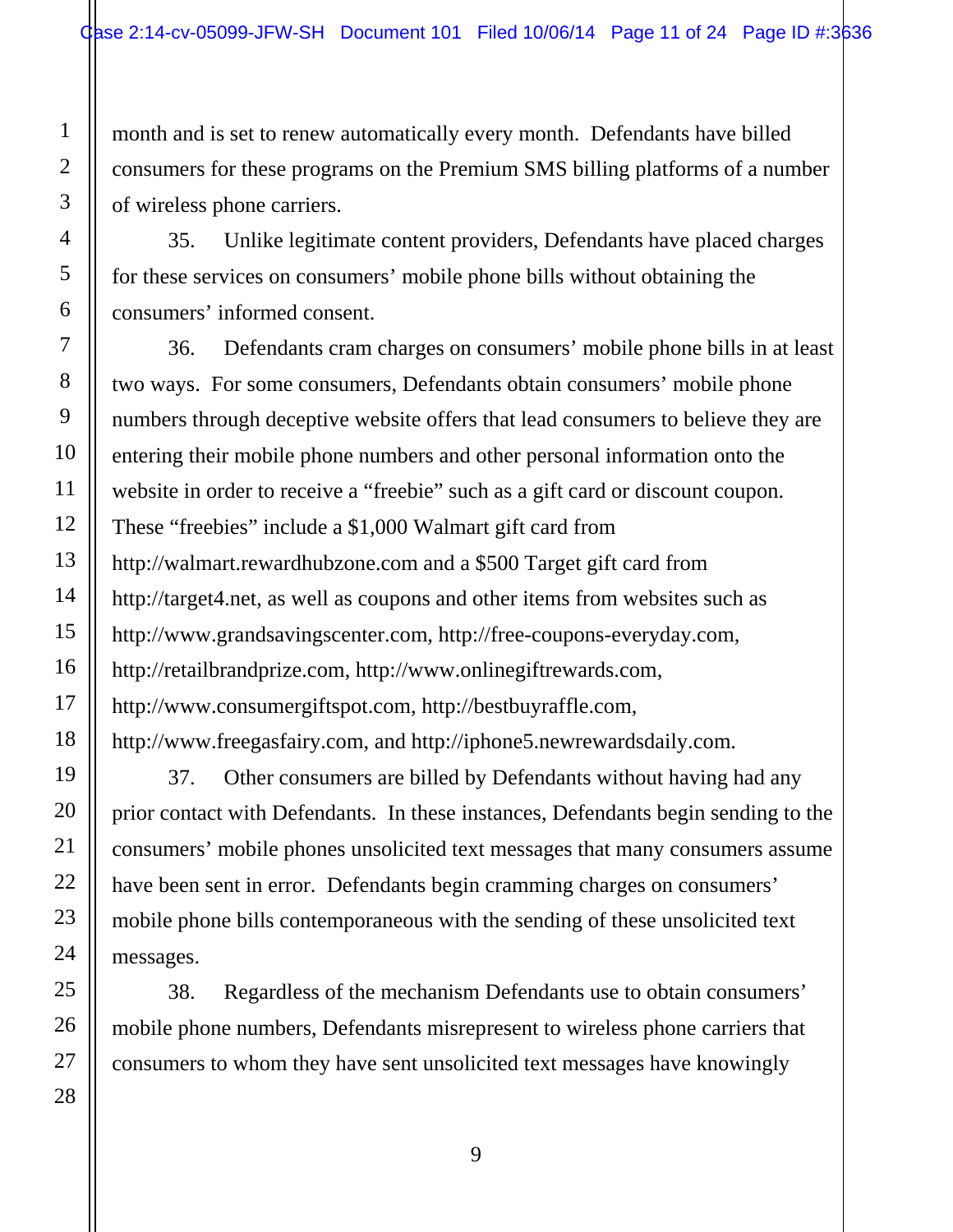subscribed to Defendants' text message subscription service and authorized the placement of Premium SMS charges on their phone bills.

39. These billing practices have harmed consumers. The monthly charges for these subscriptions are often difficult to find in the consumer's mobile phone bill and listed in an abbreviated and confusing form. Many consumers do not notice Defendants' charges included on their bills and pay their bills in full, thus paying the unauthorized charge without realizing it. Further, the charges recur unless and until the consumer takes action to unsubscribe.

40. Those consumers who notice and contest the unauthorized charges have also been harmed. Consumers report that the process of disputing these charges is frustrating and time-consuming. Some consumers have been crammed for multiple months before noticing the charges and, even after significant effort, are unable to obtain a full refund.

41. Wireless phone carriers have suspended or terminated a number of Defendants' short codes because of these billing practices.

42. Despite these sanctions, Defendants have maintained their access to these wireless phone carriers' Premium SMS billing platforms and have continued to place charges on consumers' mobile phone bills. Defendants have accomplished this by, among other things, providing false information to the wireless phone carriers and operating under different names.

## **Defendants' Participation and Control**

43. At all times relevant to this Complaint, Control Defendants Eromo, Thompson, Wedd, and Pajaczkowski were executives at Mobile Messenger, an aggregator that served as the middleman between the wireless phone carriers and Content Provider Defendants. As Mobile Messenger executives, they were responsible for managing the relationship between the Content Provider Defendants and the wireless phone carriers. They purported to ensure that the charges that the content providers placed on consumers' mobile phone bills were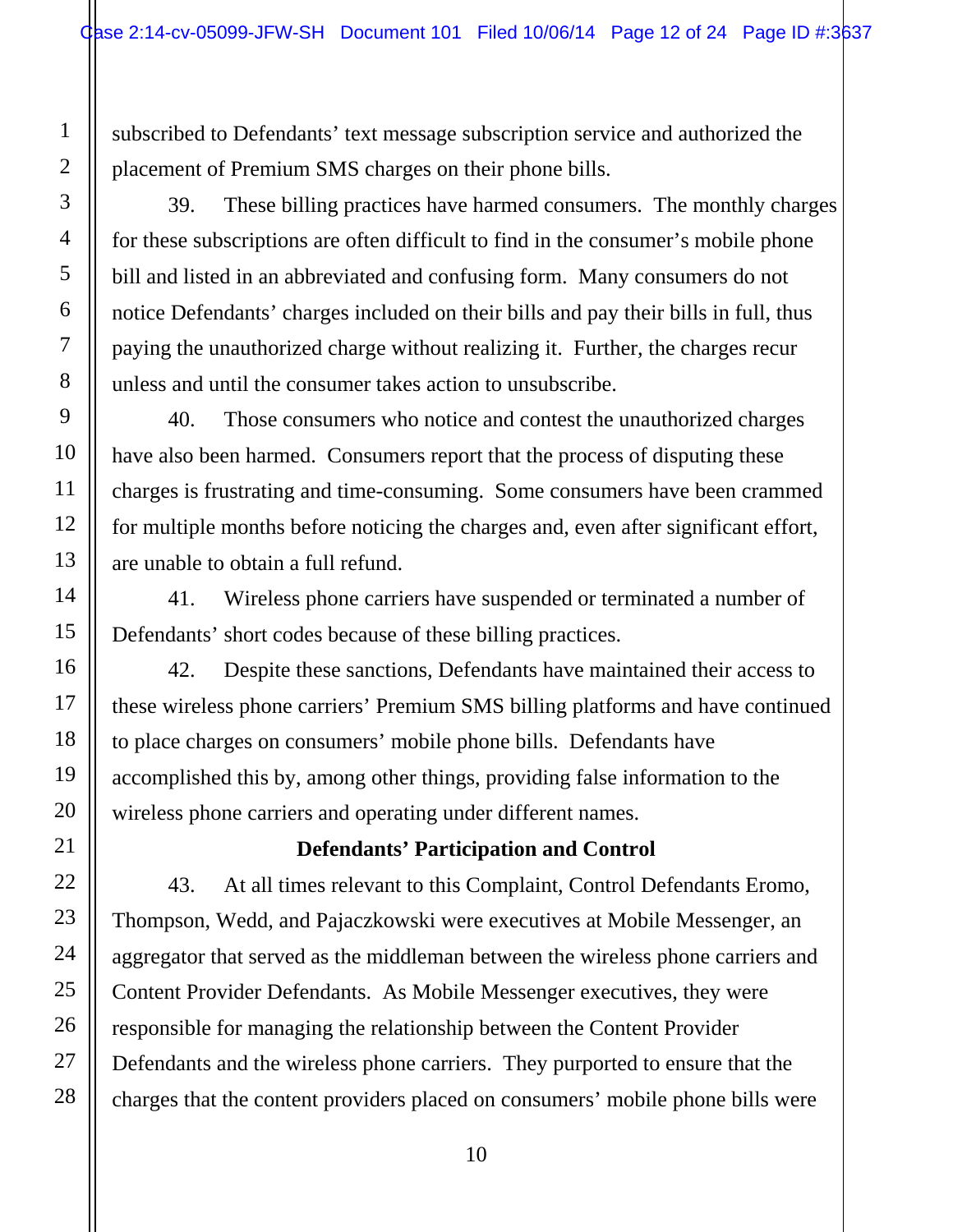legitimate and to investigate and correct any problems that the wireless phone carriers detected in the content providers' practices.

44. Control Defendants Eromo and Thompson recruited content providers—including Defendants MDK, Tendenci, Mindkontrol, Anacapa, Bear, and Network One, and their principals Defendants Kebede, Brekke, DeNovellis, Byrd, Dawson, and Adkisson—to run short code campaigns through the wireless phone carriers' billing platforms and place charges on consumers' mobile phone bills without obtaining consumers' informed consent.

45. Control Defendant Eromo has served as Director of Account Management, Vice President of Sales and Client Services, and Senior Vice President of Sales with the Content Provider Defendants' aggregator, Mobile Messenger. Eromo, individually and doing business as Erdi Development, enabled the Content Provider Defendants to continue cramming while avoiding being suspended or terminated by the wireless phone carriers.

46. Eromo directed, managed, and/or participated in the management of the short code campaigns of MDK, Tendenci, Mindkontrol, Anacapa, Bear, and Network One, as well as directed and/or participated in the other acts and practices set forth in this Complaint. Eromo personally recruited other Defendants (including MDK, Kebede, Tendenci, Anacapa, Brekke, Byrd, Bear, Dawson, Network One, and Adkisson) to operate as content providers. He directed others to form, and/or participated in the formation of, Defendants MDK, Tendenci, Anacapa, and Bear as corporate entities. Eromo directed and/or participated in the setting up and managing of the bank accounts, domain names, and websites of Erdi Development, MDK, Tendenci, Anacapa, Mindkontrol, Bear, and Network One. He served as sole signatory on and managed the bank accounts of Erdi Development, which he used to receive funds from the Content Provider Defendants. He also initiated, or directed others to initiate, wire transfer transactions to and from MDK's, Tendenci's, and Anacapa's bank accounts.

28

1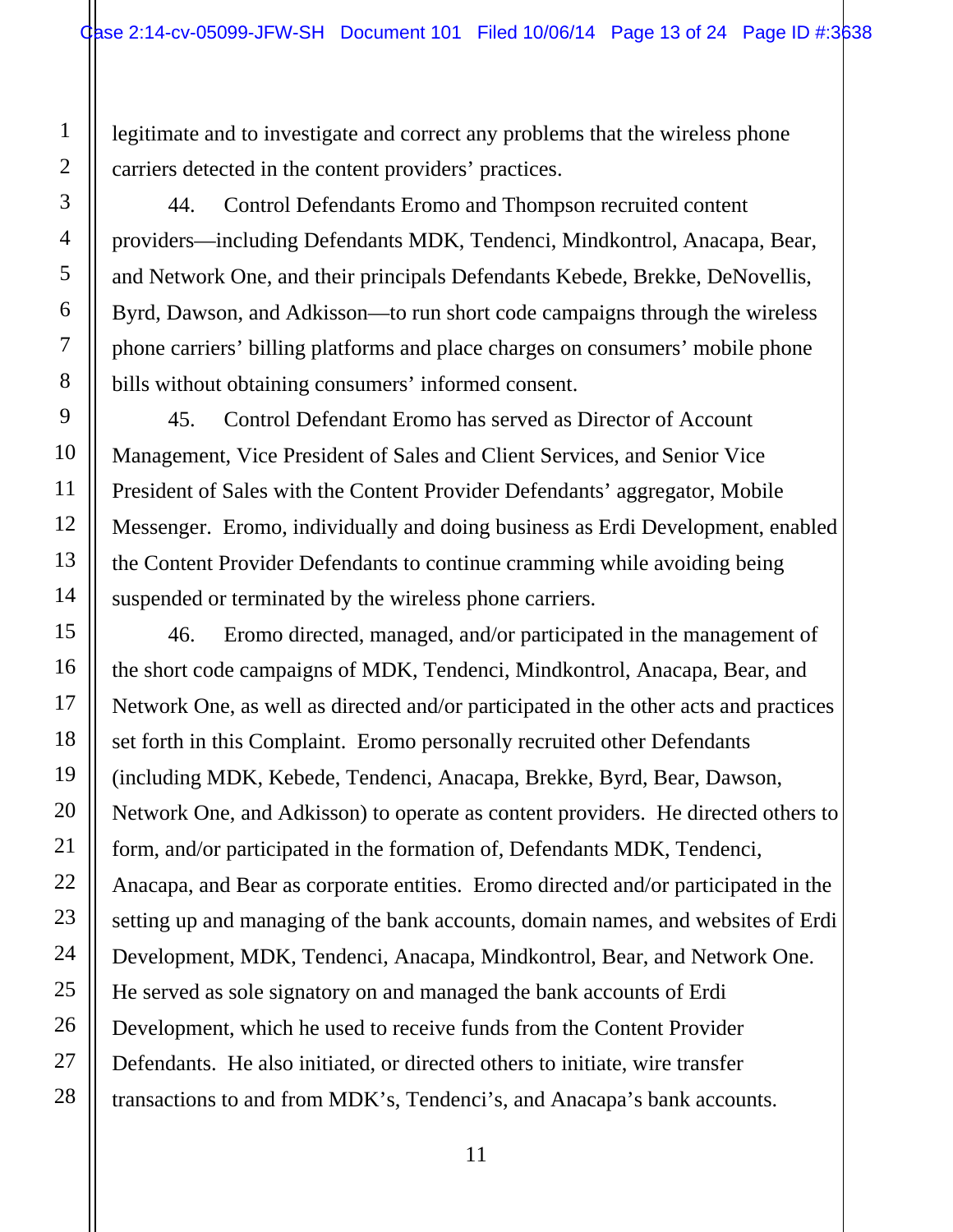47. Through MDK and Concise Consulting as pass-through entities, Eromo, through his company Erdi Development, has received over \$17 million of the revenues that the Content Provider Defendants have received from Mobile Messenger. Defendant Eromo personally and substantially profited as a financial stakeholder and/or participant in the Content Provider Defendants' deceptive and unfair short code campaigns.

48. Control Defendant Thompson served as Mobile Messenger's Senior Vice President, Strategic Operations. Thompson, individually and doing business as Ocean Tactics, enabled the Content Provider Defendants to continue cramming while avoiding being suspended or terminated by the wireless phone carriers. Thompson personally recruited other Defendants (including Mindkontrol and DeNovellis) to operate as content providers. He directed, managed, and/or participated in the management of the short code campaigns of MDK, Tendenci, Mindkontrol, Anacapa, Bear, and Network One, as well as directed and/or participated in the other acts and practices set forth in this Complaint. Through MDK and Erdi Development as pass-through entities, Thompson's company Ocean Tactics has received over \$9 million of the revenues that the Content Provider Defendants received from Mobile Messenger. Defendant Thompson personally and substantially profited as a financial stakeholder and/or participant in the Content Provider Defendants' deceptive and unfair short code campaigns.

49. Control Defendant Wedd has served as Mobile Messenger's Chief Operating Officer and Chief Executive Officer. In this capacity, he was involved in Mobile Messenger's communications with the wireless phone carriers, as well as its communications with its content provider clients. Wedd, individually and doing business as Phwoar, enabled the Content Provider Defendants to continue cramming while avoiding being suspended or terminated by the wireless phone carriers. Wedd directed, managed, and/or participated in the management of the short code campaigns of MDK, Tendenci, Mindkontrol, Anacapa, Bear, and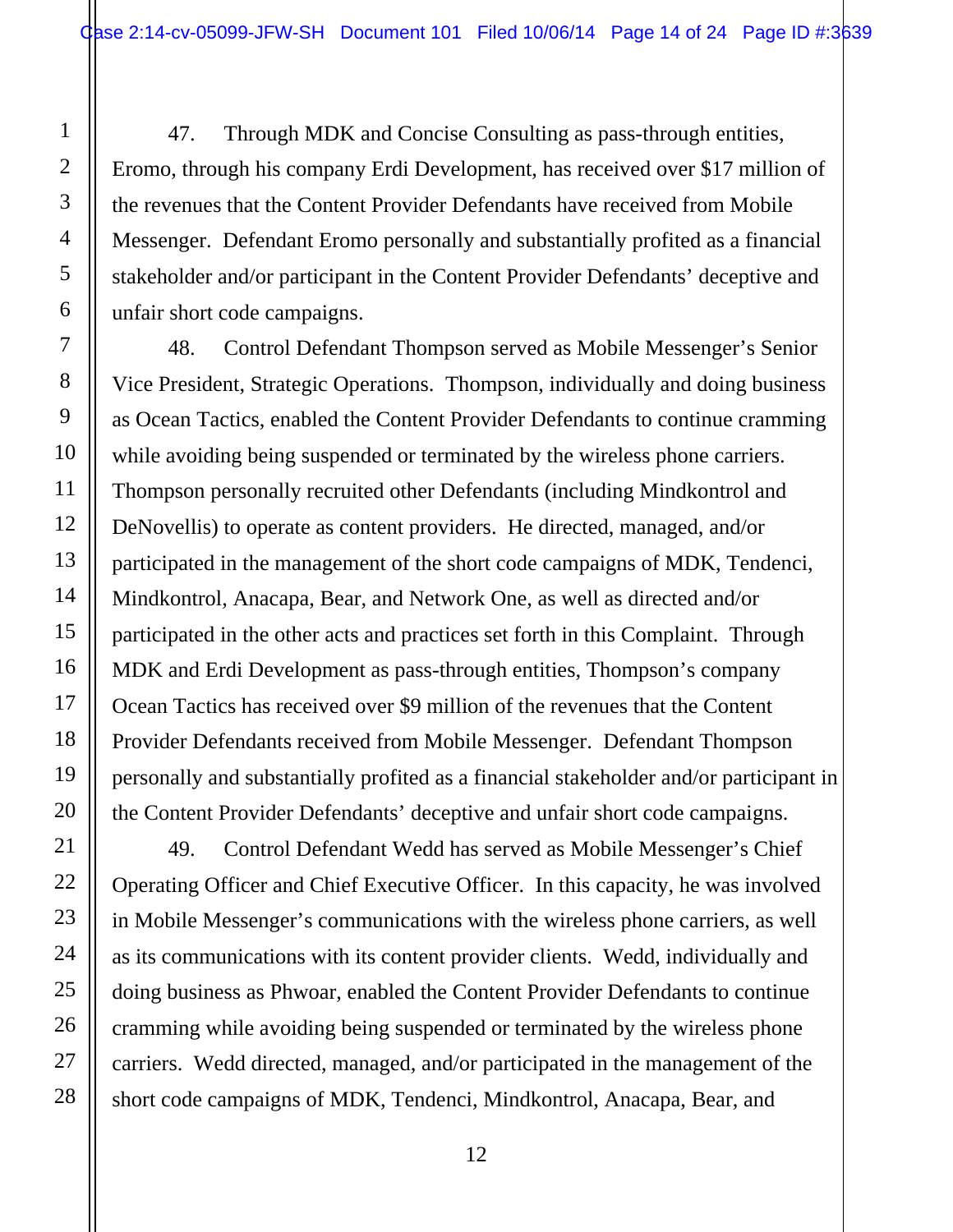Network One, as well as directed and/or participated in the other acts and practices set forth in this Complaint. Through MDK, Erdi Development, and Concise Consulting as pass-through entities, Wedd's company Phwoar has received over \$6 million of the revenues that the Content Provider Defendants received from Mobile Messenger. Defendant Wedd personally and substantially profited as a financial stakeholder and/or participant in the Content Provider Defendants' deceptive and unfair short code campaigns.

1

2

3

4

5

6

7

8

9

10

11

12

13

14

15

16

17

18

19

20

21

22

23

24

25

26

27

28

50. Control Defendant Pajaczkowski served as Mobile Messenger's Vice President of Compliance and Consumer Protection. In this capacity, he was responsible for communicating with the wireless phone carriers, ensuring content providers' compliance, and responding to consumer protection issues. Pajaczkowski, individually and doing business as Concise Consulting and MMJX, enabled the Content Provider Defendants to continue cramming while avoiding being suspended or terminated by the wireless phone carriers. Pajaczkowski directed, managed, and/or participated in the management of the short code campaigns of MDK, Tendenci, Mindkontrol, Anacapa, Bear, and Network One. Through MDK and Erdi Development as pass-through entities, as well as directly from Tendenci, Pajaczkowski, through Concise Consulting and MMJX, has received over \$9 million of the revenues that the Content Provider Defendants received from the wireless phone carriers. Defendant Pajaczkowski personally and substantially profited as a financial stakeholder and/or participant in the Content Provider Defendants' deceptive and unfair short code campaigns.

51. Kebede incorporated MDK for the purpose of operating as a content provider that would be controlled from behind the scenes by Control Defendant Eromo. Kebede set up MDK's domain names and websites. Kebede set up and managed MDK's bank accounts, which were used as a pass-through account for funds flowing from the Content Provider Defendants to the Control Defendants. Kebede established email accounts through which to conduct MDK business and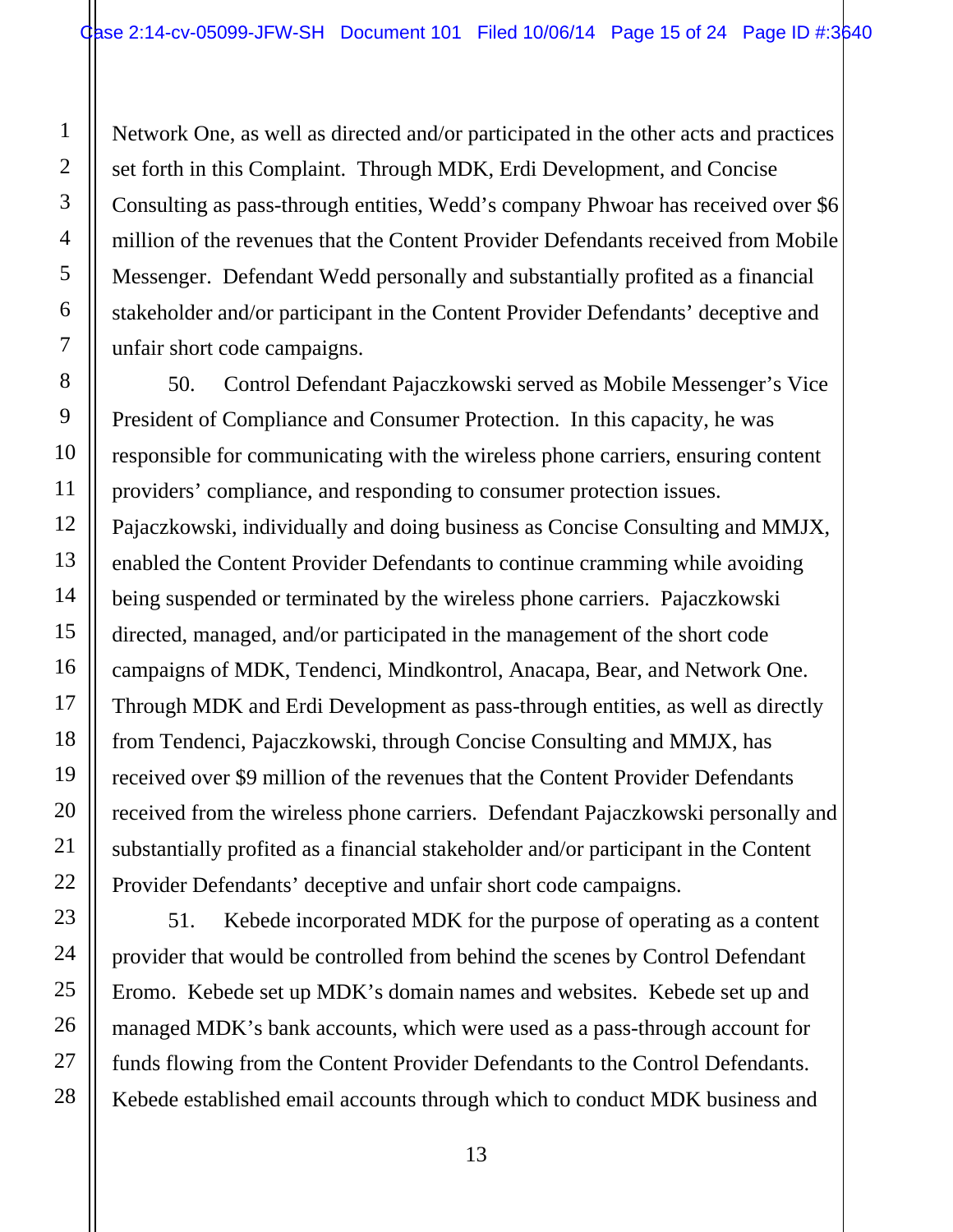authorized others, including Control Defendant Eromo, to conduct the business of MDK through those accounts by sending emails from MDK's email addresses on MDK's behalf. Kebede went through the wireless carriers' "vetting" process to run short code campaigns through the wireless carriers' billing platforms. Kebede managed Tendenci's and Anacapa's bank accounts, initiating wire transfers from those accounts to MDK, also in part for the purpose of funneling these funds to the Control Defendants. In addition, Kebede managed and/or authorized others to manage MDK's short code campaigns; and participated in the management of the other Defendants' short code campaigns.

52. As a content provider, Defendant MDK began cramming charges in or around 2010. It ran numerous short code campaigns under the names MDK, GMK Communications, and SE Ventures, which have crammed charges on consumers' mobile phone bills. These campaigns included "Quiz Alert" (on short code 60168), "Love Connection" and "Destiny Horoscope" (both on short code 64651), "Special Secret Lover" (on short code 68514), and "My Phone Beatz" and "The Stars Horoscopes" (both on short code 79597), all of which have crammed charges on consumers' mobile phone bills. With the assistance of and in collaboration with the Control Defendants, Kebede and MDK ran these campaigns on AT&T Mobility LLC ("AT&T"), Sprint Spectrum, LP, also d/b/a Sprint PCS ("Sprint"), T-Mobile USA, Inc. ("T-Mobile"), and Cellco Partnership also d/b/a Verizon Wireless ("Verizon"). MDK was blacklisted by Verizon in October 2011, and by AT&T in July 2012. Despite these terminations, MDK continued to cram charges using similar short code campaigns on other wireless phone carriers' Premium SMS billing platforms. MDK's short code campaigns generated over \$19 million in revenues for MDK.

53. Content Provider Defendant Brekke incorporated, or authorized others to incorporate, Content Provider Defendant Tendenci for the purpose of operating as a content provider that would be controlled from behind the scenes by Control

1

2

3

4

5

6

7

8

9

10

11

12

13

14

15

16

17

18

19

20

21

22

23

24

25

26

27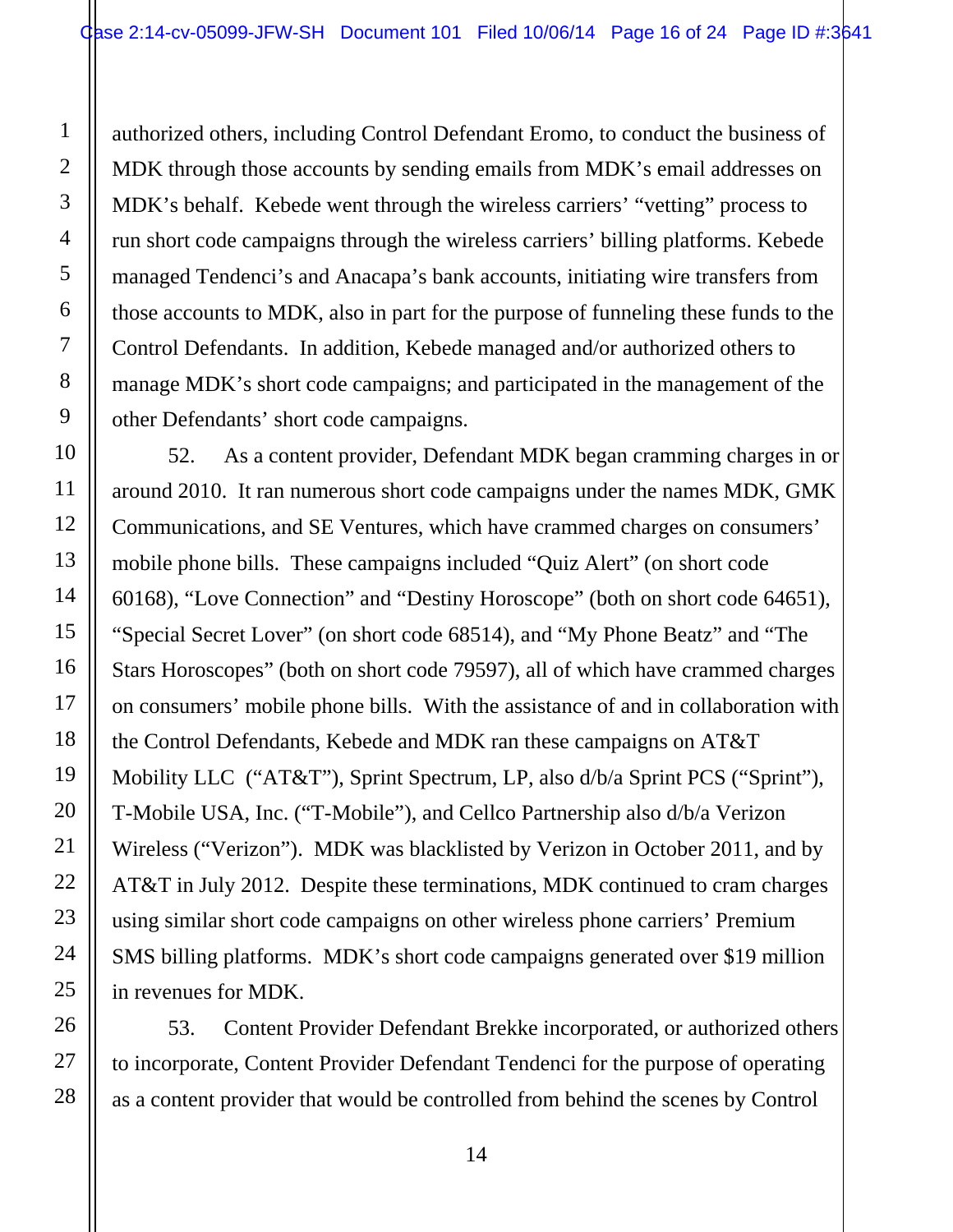1

2

3

4

5

6

7

8

9

10

11

12

13

14

15

16

17

18

19

20

21

22

23

24

25

26

27

28

Defendant Eromo. Brekke arranged for and managed, or authorized others to arrange for and manage, Tendenci's mail drop and virtual office addresses. She established, and/or authorized others to establish bank accounts for Tendenci. She served as sole signatory on Tendenci's bank accounts and transferred funds from Tendenci's bank accounts to MDK. Brekke went through the wireless carriers' "vetting" process to run short code campaigns through the wireless carriers' billing platforms. She authorized others to manage Tendenci's bank accounts, including authorizing others to transfer funds from Tendenci's bank account to Defendants MDK, Erdi Development, and Adkisson. She authorized others to conduct the business of Tendenci, including the establishment of email accounts through which to conduct Tendenci business, and she authorized others to send emails from Tendenci's email addresses on Tendenci's behalf. She authorized others to register and manage Tendenci's domain names and to manage Tendenci's websites, short codes, and short code campaigns.

54. Content Provider Defendant Tendenci began cramming charges in or around March 2012. Content Provider Defendants Kebede, Byrd, Brekke, and Adkisson directed and/or participated in Tendenci's fraudulent operations with the assistance of, in collaboration with, and/or under the direction of, the Control Defendants, running numerous short code campaigns including "My Phone Beatz" and "Text Groove" (both on short code 25260), "Smart Mobile Quiz" (on short code 70890), and "Texting Tips" (on short code 83016) on at least T-Mobile, Sprint, and Verizon. All of these campaigns have crammed charges on consumers' mobile phone bills. Verizon blacklisted Tendenci in July 2012. Despite this termination, Tendenci, with the assistance of and in collaboration with the Control Defendants, continued to cram charges using similar short code campaigns on other wireless phone carriers' Premium SMS billing platforms. These short code campaigns generated over \$5 million in revenues for Tendenci.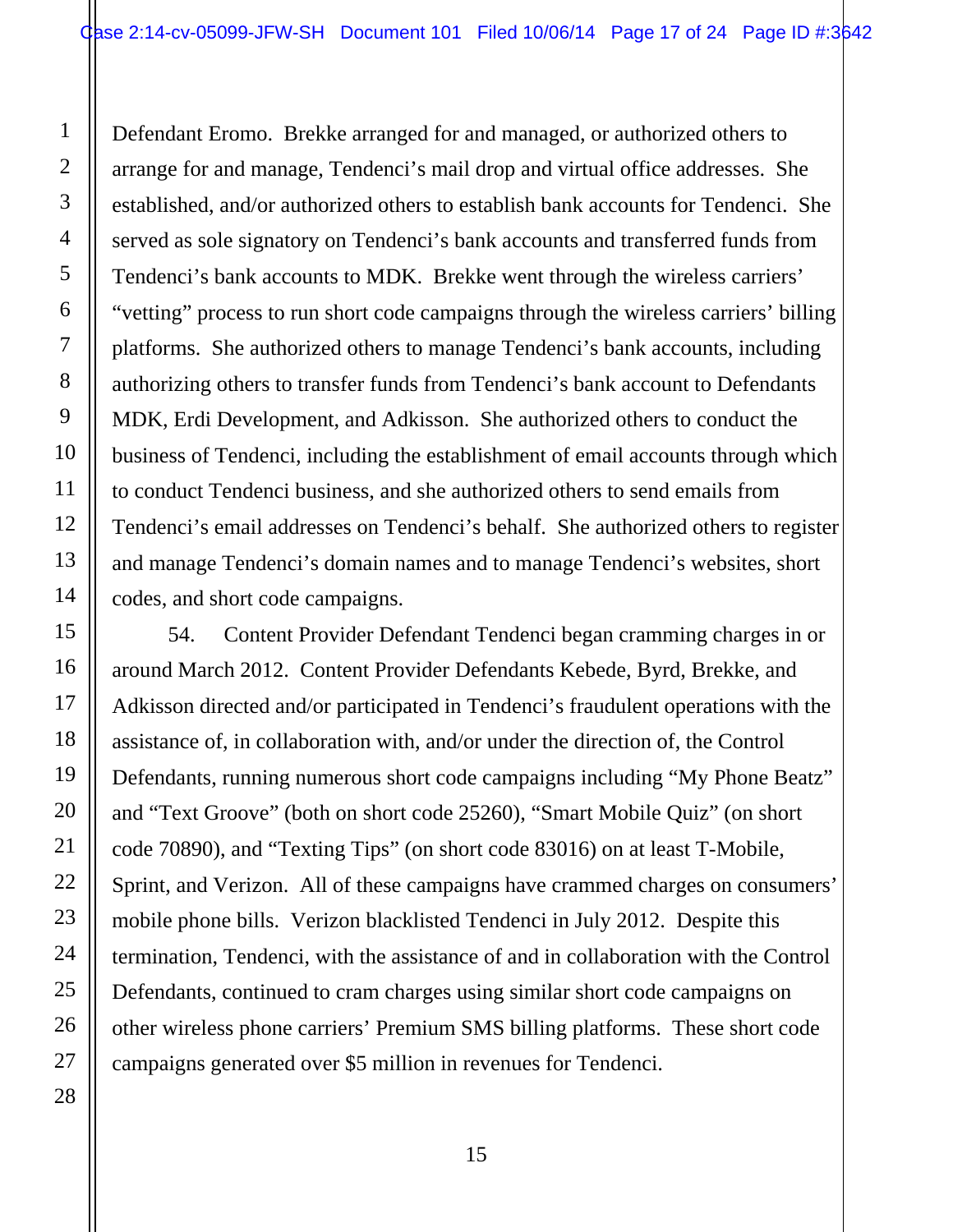55. DeNovellis operated Mindkontrol as a content provider selling digital entertainment content. DeNovellis formed Mindkontrol as a corporate entity, set up and managed its bank accounts, went through the wireless carriers' "vetting" process to run short code campaigns through the wireless carriers' billing platforms, and managed or authorized others to manage its short codes and short code campaigns. He underwent a "vetting" process, representing to the wireless carriers that he was the owner and operator of Mindkontrol.

56. Content Provider Defendant Mindkontrol began cramming charges in or around July 2012. Content Provider Defendant DeNovellis directed and participated in Mindkontrol's fraudulent operations and, with the assistance of, in collaboration with, and/or under the direction of, the Control Defendants, ran at least two short code campaigns on T-Mobile, Sprint, and AT&T, that crammed charges onto consumers' mobile phone bills. These campaigns included "MyEcoPortal and "YourTrueFateHoroscopes" (both on short code 71573). These short code campaigns generated over \$11 million in revenues for Mindkontrol.

57. Content Provider Defendant Byrd incorporated Content Provider Defendants Tendenci and Anacapa for the purpose of operating as content providers that would be controlled from behind the scenes by Control Defendant Eromo. Byrd applied for and obtained mail drop and virtual office addresses for Anacapa and Tendenci. He set up bank accounts for Anacapa and Tendenci, and authorized Control Defendant Eromo to manage those accounts. He registered domain names for Anacapa and Tendenci, and managed and/or authorized others, including the Control Defendants, to manage Anacapa's and Tendenci's websites, short codes, and short code campaigns. He conducted the business of Anacapa, including establishing email accounts through which to conduct Anacapa business and authorizing others to send emails from Anacapa's email addresses on Anacapa's behalf. Byrd went through the wireless carriers' "vetting" process to run short code campaigns through the wireless carriers' billing platforms.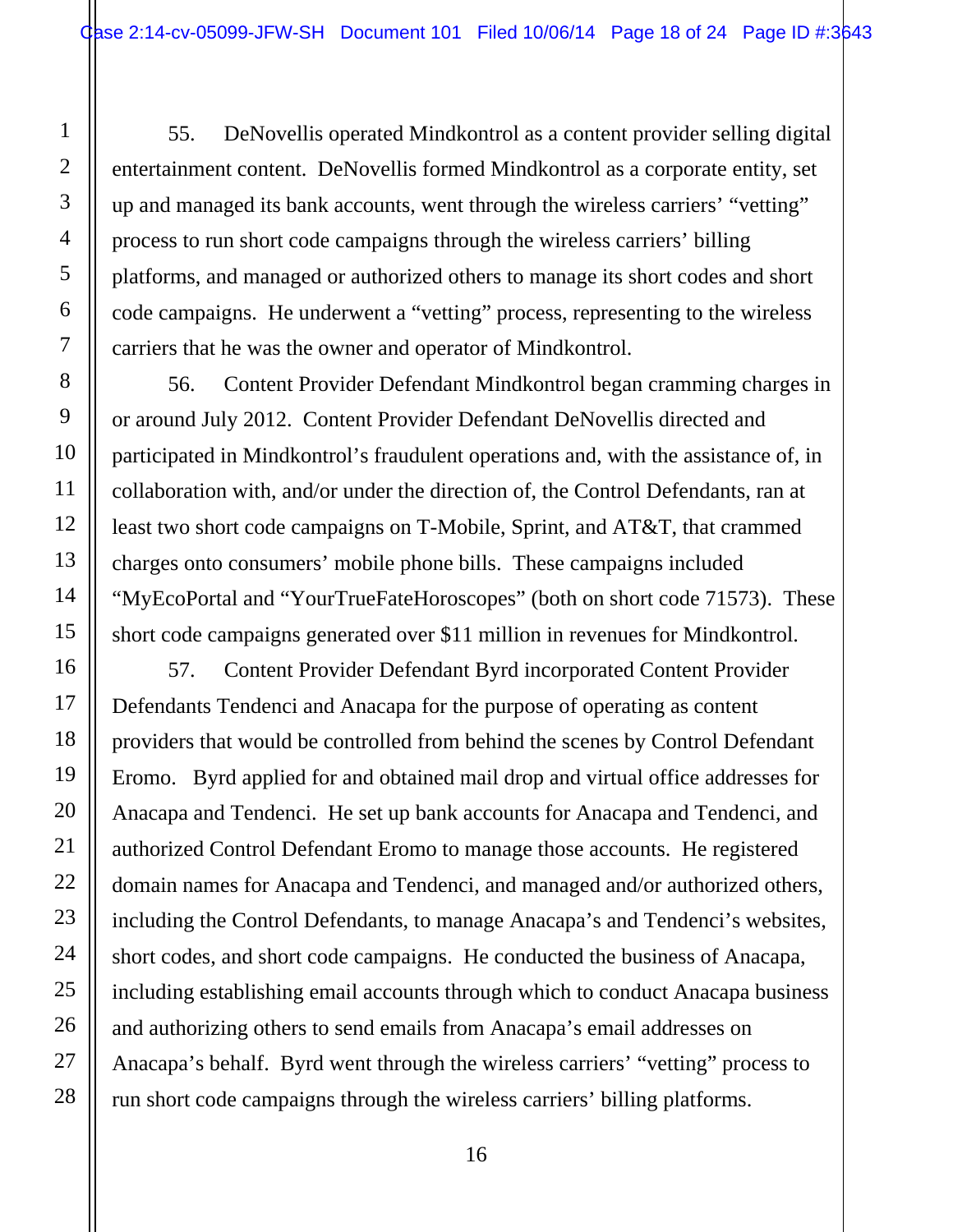58. Content Provider Defendant Anacapa began cramming charges in or around July 2012. Content Provider Defendants Byrd and Kebede directed and participated in Anacapa's fraudulent operations and, with the assistance of, in collaboration with, and/or under the direction of, the Control Defendants, ran at least five short code campaigns on T-Mobile, AT&T, and Sprint. These campaigns included "Mobile Tune Club" (on short code 65815), "Love Match Score" (on short code 54480), and "My Mobile Nine" and "My Cosmic Sign" (both on short code 84653), all of which have crammed charges on consumers' mobile phone bills. These short code campaigns generated over \$22 million in revenues for Anacapa.

59. Content Provider Defendant Dawson formed Content Provider Defendant Bear as a vehicle through which to earn "passive income" acting as a conduit for service providers that would use short codes owned by Bear to sell their services. At the direction of Control Defendant Eromo and others, Dawson formed Bear as a corporate entity, set up a virtual office mailing address for Bear, set up a bank account for Bear, and registered a website domain name for Bear. Dawson managed or authorized others to manage Bear's domain name, short codes, and short code campaigns. Dawson went through the wireless carriers' "vetting" process to run short code campaigns through the wireless carriers' billing platforms.

60. Content Provider Defendant Bear began cramming charges in or around October 2012. Content Provider Defendants Dawson and Kebede directed and participated in Bear's fraudulent operations and, with the assistance of, in collaboration with, and/or under the direction of the Control Defendants, running at least three short code campaigns on Sprint and Verizon. These campaigns included "Tons of Mobile" (on short code 21446), "Horoscopes Now" and "Ur Astrology" (both on short code 27460), and "Text Fun 4 Phone" (on short code 95899), all of which have crammed charges on consumers' mobile phone bills.

28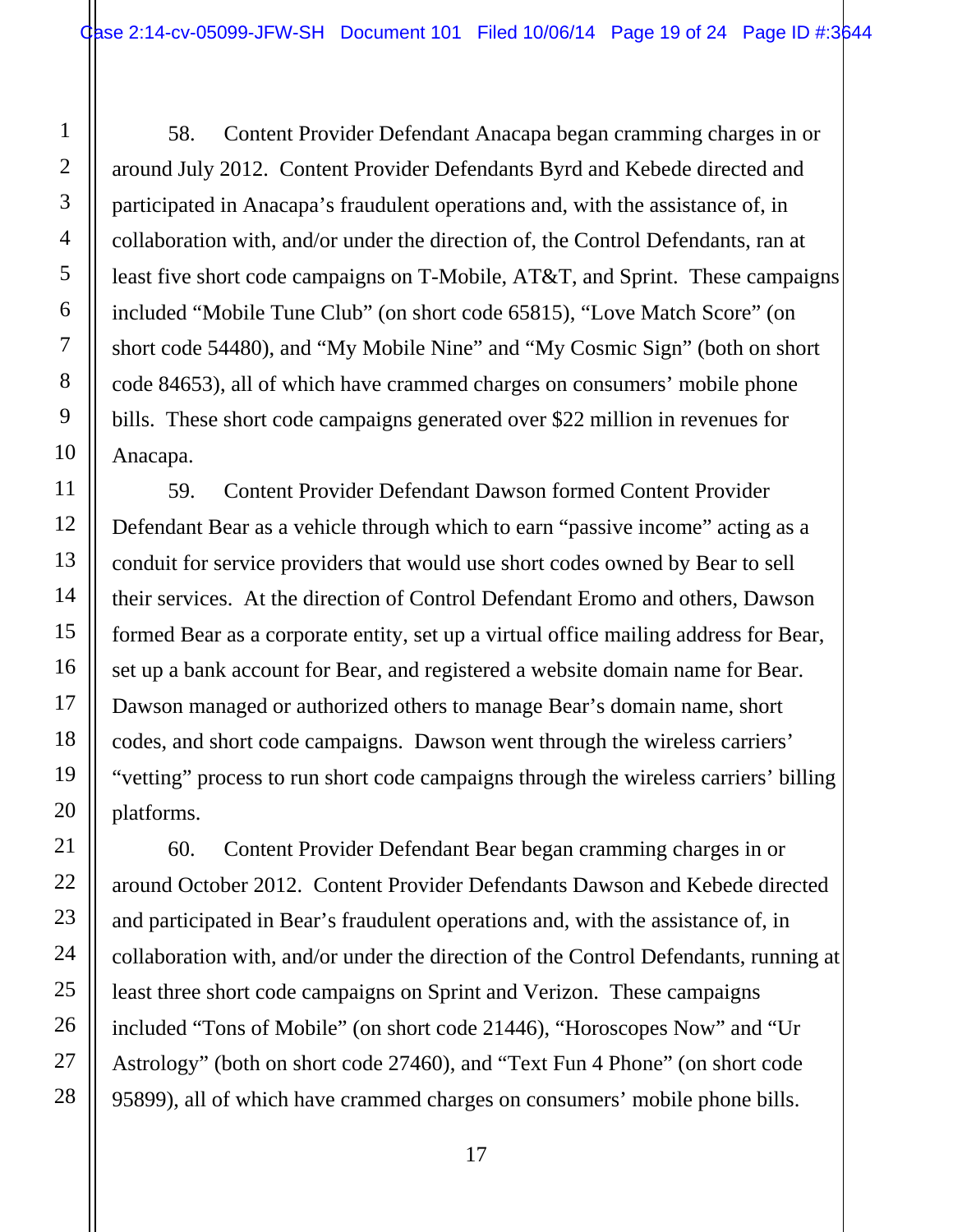Verizon temporarily suspended Bear's billing privileges in January 2013. Despite this, Bear, with the assistance of, in collaboration with, and/or under the direction of the Control Defendants, continued to cram charges using similar short code campaigns on Sprint's Premium SMS billing platform. These short code campaigns generated over \$4 million in revenues for Bear.

61. Content Provider Defendant Adkisson operated Content Provider Defendant Network One as a vehicle through which to earn "passive income" by using Network One's bank account to receive wire transfers from Mobile Messenger and send wire transfers to MDK. Adkisson formed Network One as a corporate entity, set up a mail drop address and bank accounts for Network One, and managed or authorized others to manage its short codes and short code campaigns. Adkisson went through the wireless carriers' "vetting" process to run short code campaigns through the wireless carriers' billing platforms. Through his company Dormart LLC, Adkisson also sold three short codes to Tendenci.

62. Content Provider Defendant Network One began cramming charges in or around May 2013. Content Provider Defendant Adkisson directed and participated in Network One's fraudulent operations and, with the assistance of, in collaboration with, and/or under the direction of, the Control Defendants, ran at least one short code campaign, "Find Loves Match" (on short code 74881), on Sprint. This campaign crammed charges on consumers' mobile phone bills. Network One's short code campaigns generated over \$1 million in revenues for Network One.

63. The Content Provider Defendants generated substantial revenues from their cramming activities and forwarded to MDK a substantial portion—typically 90 to 96%—of the revenues they received from their aggregator. At Control Defendant Eromo's direction and with authorization of Content Provider Defendants MDK and Kebede, MDK then forwarded a substantial portion of what it received from the other Content Provider Defendants to Control Defendant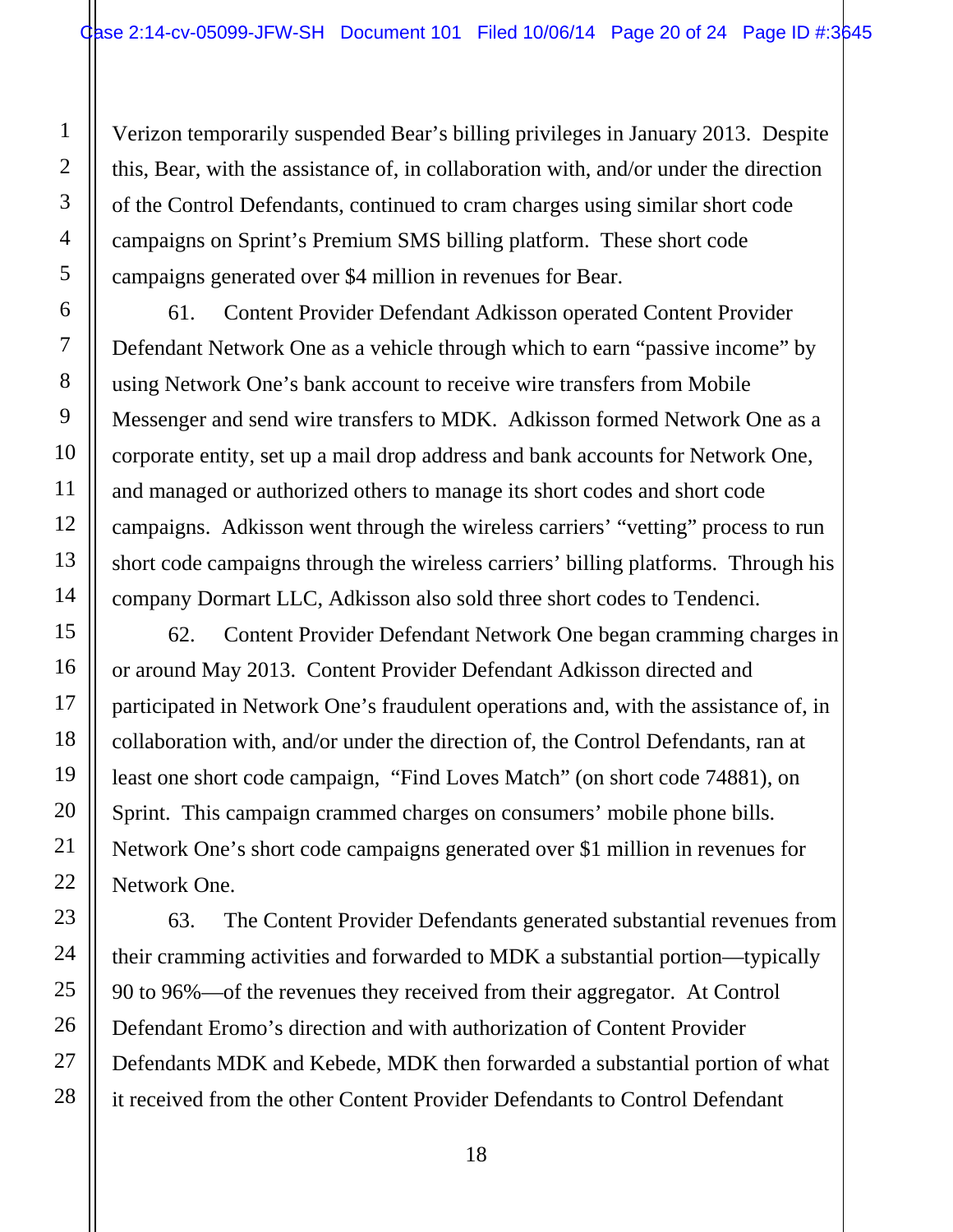Eromo through his company, Control Defendant Erdi Development, and to Control Defendant Pajaczkowski through two companies under his control, Concise Consulting and MMJX. Erdi Development and Concise Consulting then distributed a portion of those proceeds to Control Defendants Wedd through Phwoar, a company under his control, and Thompson through his company Ocean Tactics. The Control Defendants have made millions of dollars from these deceptive and unfair business practices.

1

2

3

4

5

6

7

8

9

10

11

12

13

14

15

16

17

18

19

20

21

22

23

24

25

26

27

28

64. Kebede, DeNovellis, Byrd, Dawson, and Adkisson retained a portion of the money that MDK, Tendenci, Mindkontrol, Anacapa, Bear, and Network One received from Mobile Messenger as compensation for their role in the scheme. Kebede kept at least \$383,000 of the revenues that MDK received from other Content Provider Defendants and Mobile Messenger. DeNovellis kept at least \$570,000 of the revenues that Mindkontrol received from Mobile Messenger. Byrd kept at least \$200,000 of the revenues that Anacapa and Tendenci received from Mobile Messenger. Dawson kept at least \$130,000 of the revenues that Bear received from Mobile Messenger. Adkisson kept at least \$45,000 of the revenues that Network One received from Mobile Messenger, as well as additional revenues from selling short codes to Tendenci.

## **VIOLATIONS OF THE FTC ACT**

65. Section 5(a) of the FTC Act, 15 U.S.C. § 45(a), prohibits "unfair or deceptive acts or practices in or affecting commerce." Misrepresentations or deceptive omissions of material fact constitute deceptive acts or practices prohibited by Section 5(a) of the FTC Act.

66. Acts or practices are unfair under Section 5 of the FTC Act if they cause substantial injury to consumers that consumers cannot reasonably avoid themselves and that is not outweighed by countervailing benefits to consumers or competition. 15 U.S.C.  $\S$  45(n).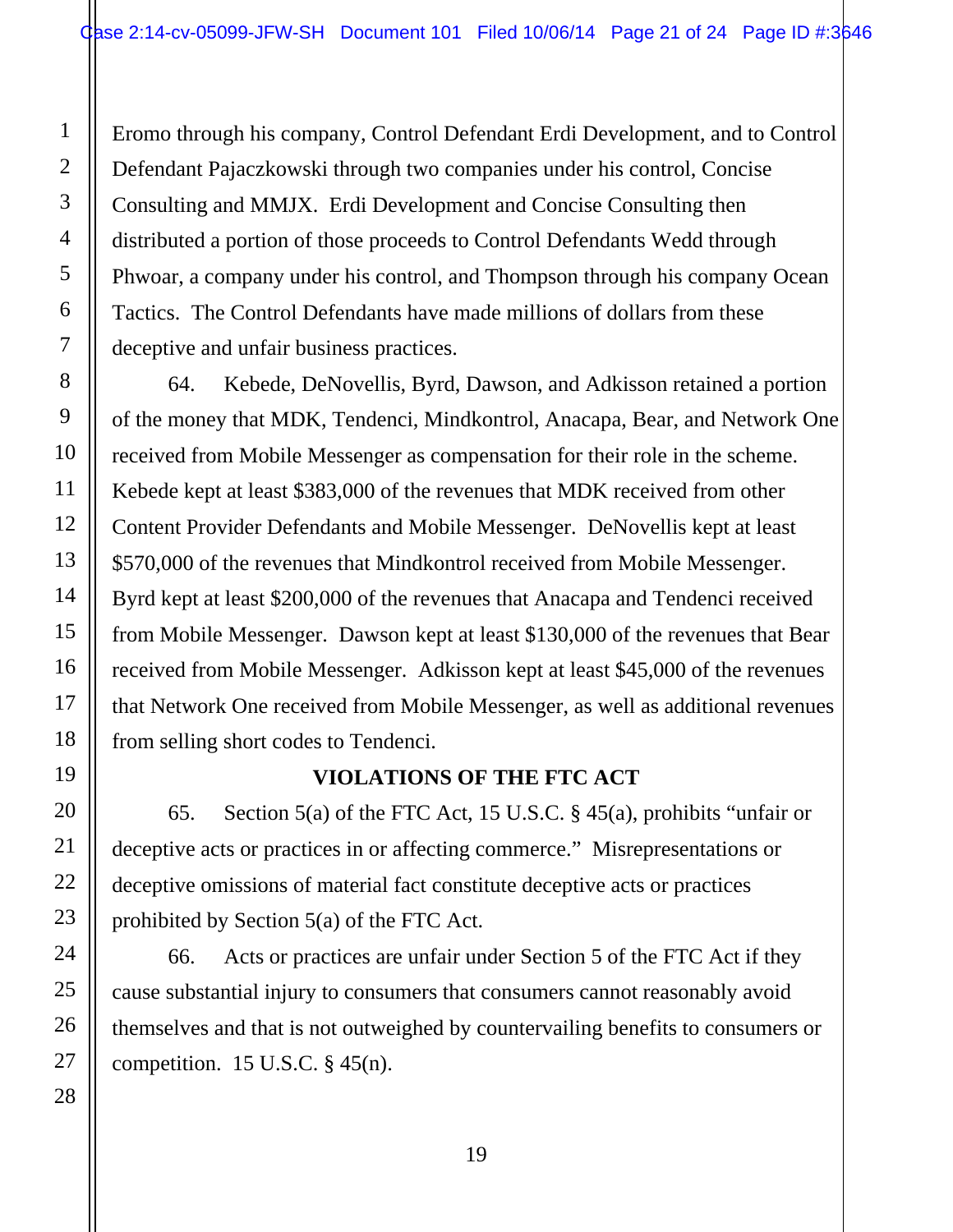# **COUNT I**

# **Deceptive Acts and Practices in Violation of Section 5 of the FTC Act**

67. In numerous instances in connection with the sale of Premium SMS services, Defendants have represented, directly or indirectly, expressly or by implication, that consumers are obligated to pay for charges for Defendants' Premium SMS services appearing on consumers' mobile phone bills.

68. In truth and in fact, in numerous instances in which Defendants have made the representations set forth in Paragraph 67 of this Complaint, consumers were not obligated to pay the charges because the consumers did not authorize charges for Defendants' services corresponding to the charges on the bill.

69. Therefore, Defendants' representations as set forth in Paragraph 67 of this Complaint are false or misleading and constitute deceptive acts or practices in violation of Section 5(a) of the FTC Act, 15 U.S.C.  $\S$  45(a).

## **COUNT II**

## **Unfair Billing Practices in Violation of Section 5 of the FTC Act**

70. In numerous instances, Defendants have caused consumers' telephone accounts to be billed without having previously obtained the consumers' express informed consent.

71. Defendants' actions have caused or are likely to cause substantial injury to consumers that consumers cannot reasonably avoid themselves and that is not outweighed by countervailing benefits to consumers or competition.

72. Therefore, Defendants' practices as set forth in Paragraph 70 constitute unfair acts or practices in violation of Section 5 of the FTC Act, 15 U.S.C. § 45(a) and (n).

### **CONSUMER INJURY**

73. Consumers have suffered and will continue to suffer substantial injury as a result of Defendants' violations of the FTC Act. In addition, Defendants have been unjustly enriched as a result of their unlawful acts or practices. Absent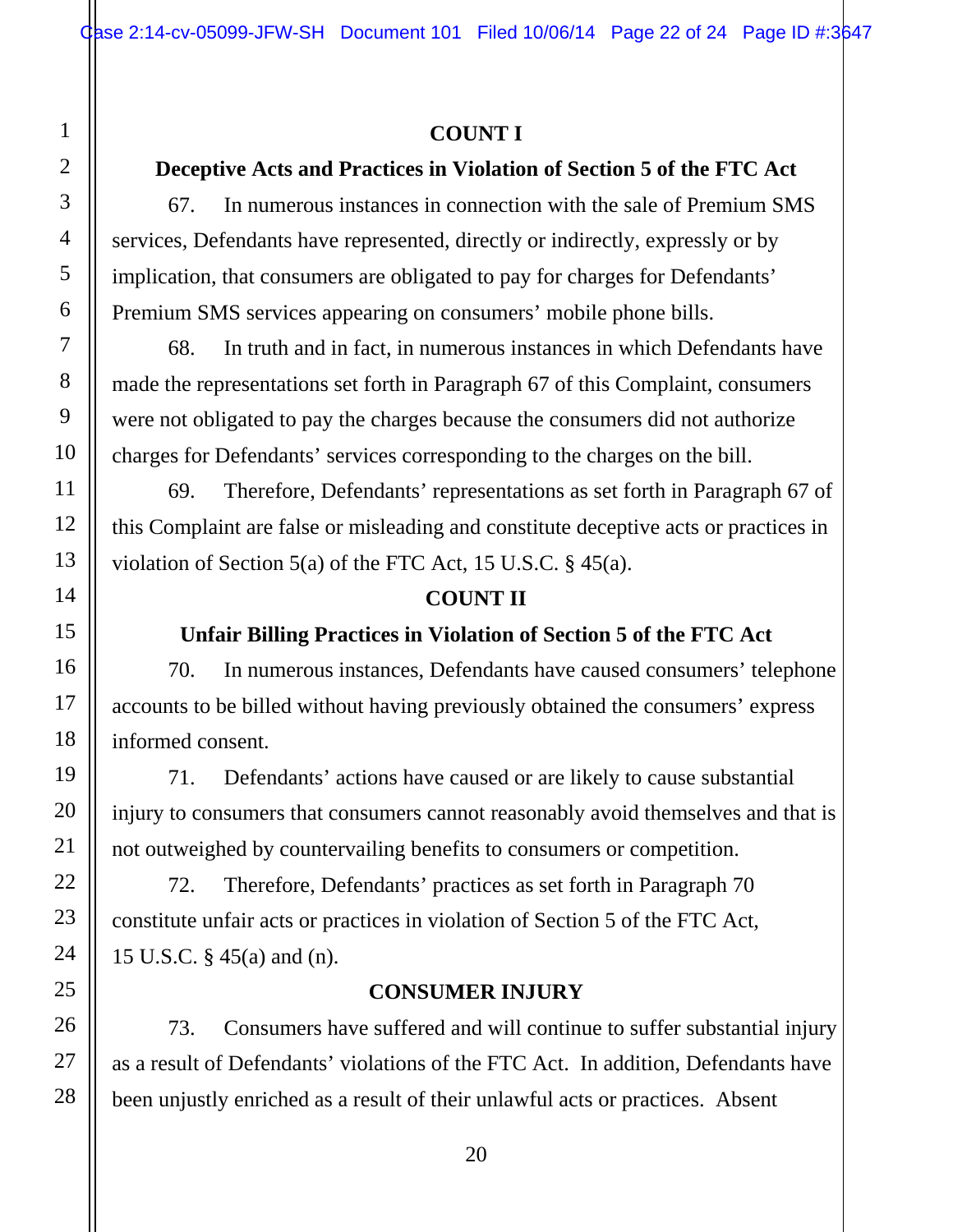injunctive relief by this Court, Defendants are likely to injure consumers, reap unjust enrichment, and harm the public interest.

- 1 2 3 4 5 6 7 8 9 10 11 12 13 14 15 16 17 18 19 20 21 22 23 24 25 26 27
- //

//

//

//

28

**THIS COURT'S POWER TO GRANT RELIEF** 

74. Section 13(b) of the FTC Act, 15 U.S.C. § 53(b), empowers this Court to grant injunctive and other such relief as the Court may deem appropriate to halt and redress violations of any provision of law enforced by the FTC. The Court, in the exercise of its equitable jurisdiction, may award ancillary relief, including rescission or reformation of contracts, restitution, the refund of monies paid, and the disgorgement of ill-gotten monies, to prevent and remedy any violation of any provision of law enforced by the FTC.

## **PRAYER FOR RELIEF**

Wherefore, Plaintiff FTC, pursuant to Section 13(b) of the FTC Act, § 53(b), and the Court's own equitable powers, requests that the Court:

A. Award such preliminary and ancillary relief as may be necessary to avert the likelihood of consumer injury during the pendency of this action and to preserve the possibility of effective final relief, including, but not limited to, a temporary and preliminary injunction, asset freeze, appointment of a receiver, an evidence preservation order, and expedited discovery;

B. Enter a permanent injunction to prevent future violations of the FTC Act by Defendants;

C. Award such relief as the Court finds necessary to redress injury to consumers resulting from Defendants' violations of the FTC Act, including, but not limited to, rescission and reformation of contracts, restitution, the refund of monies paid, and the disgorgement of ill-gotten monies;